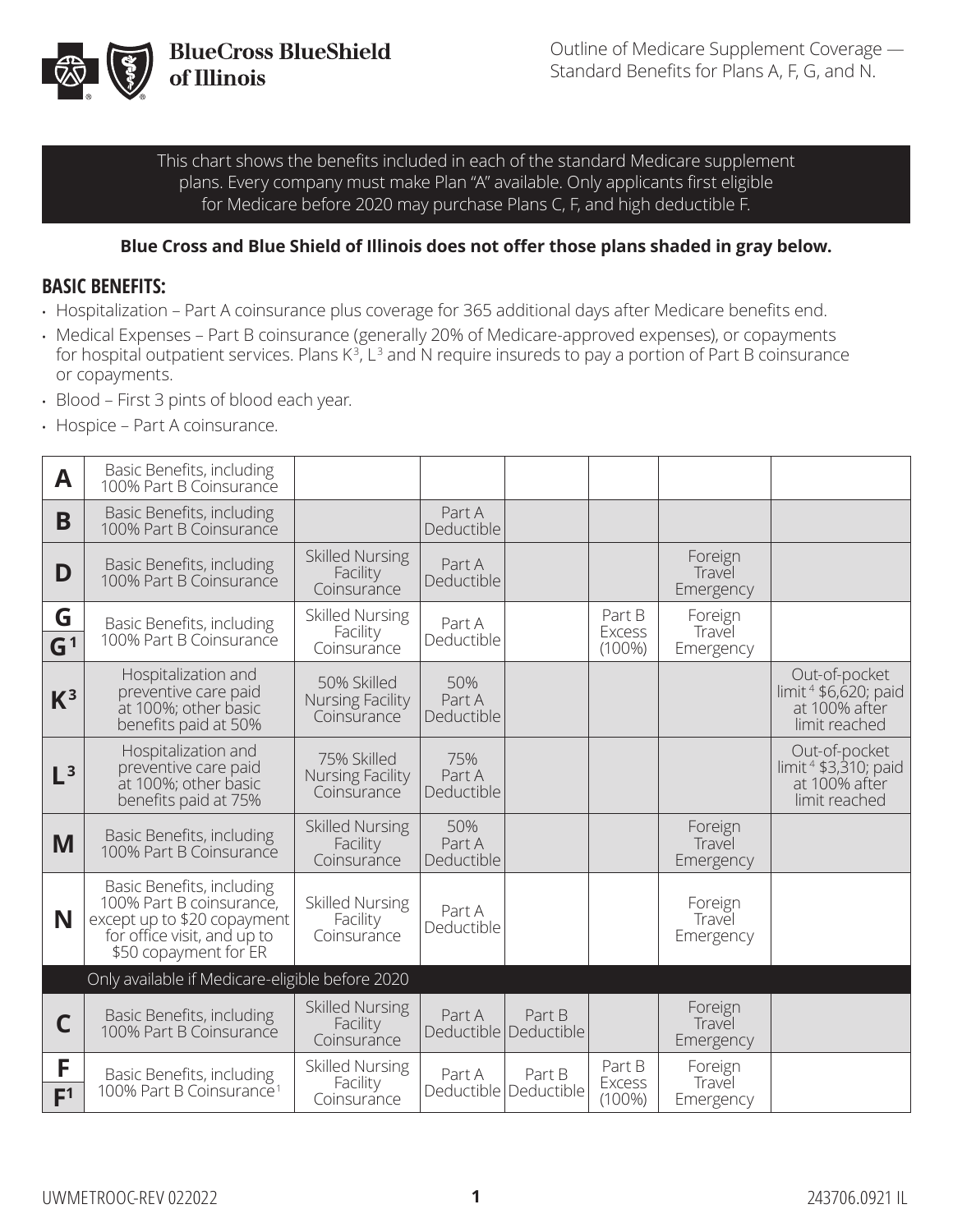- <sup>1</sup> These high deductible plans pay the same benefits as Plans F and G after one has paid a calendar-year \$2,490 deductible. Benefits from High Deductible Plans F and G will not begin until out-of-pocket expenses are \$2,490. Out-of-pocket expenses for this deductible are expenses that would ordinarily be paid by the policy. This includes the Medicare deductibles for Part A and Part B, but does not include the plan's separate foreign travel emergency deductible.
- <sup>3</sup> Plans K and L provide for different cost-sharing for items and services than the other plans we offer. Amounts that count towards the annual limit are noted with an asterisk (\*). Once you reach the annual limit, the plan pays 100% of the Medicare copayments and coinsurance for the rest of the calendar year. The out-of-pocket annual limit does NOT include charges from your provider that exceed Medicare approved amounts, called "excess charges." You will be responsible for paying excess charges.

<sup>4</sup> The out-of-pocket annual limit will increase each year for inflation.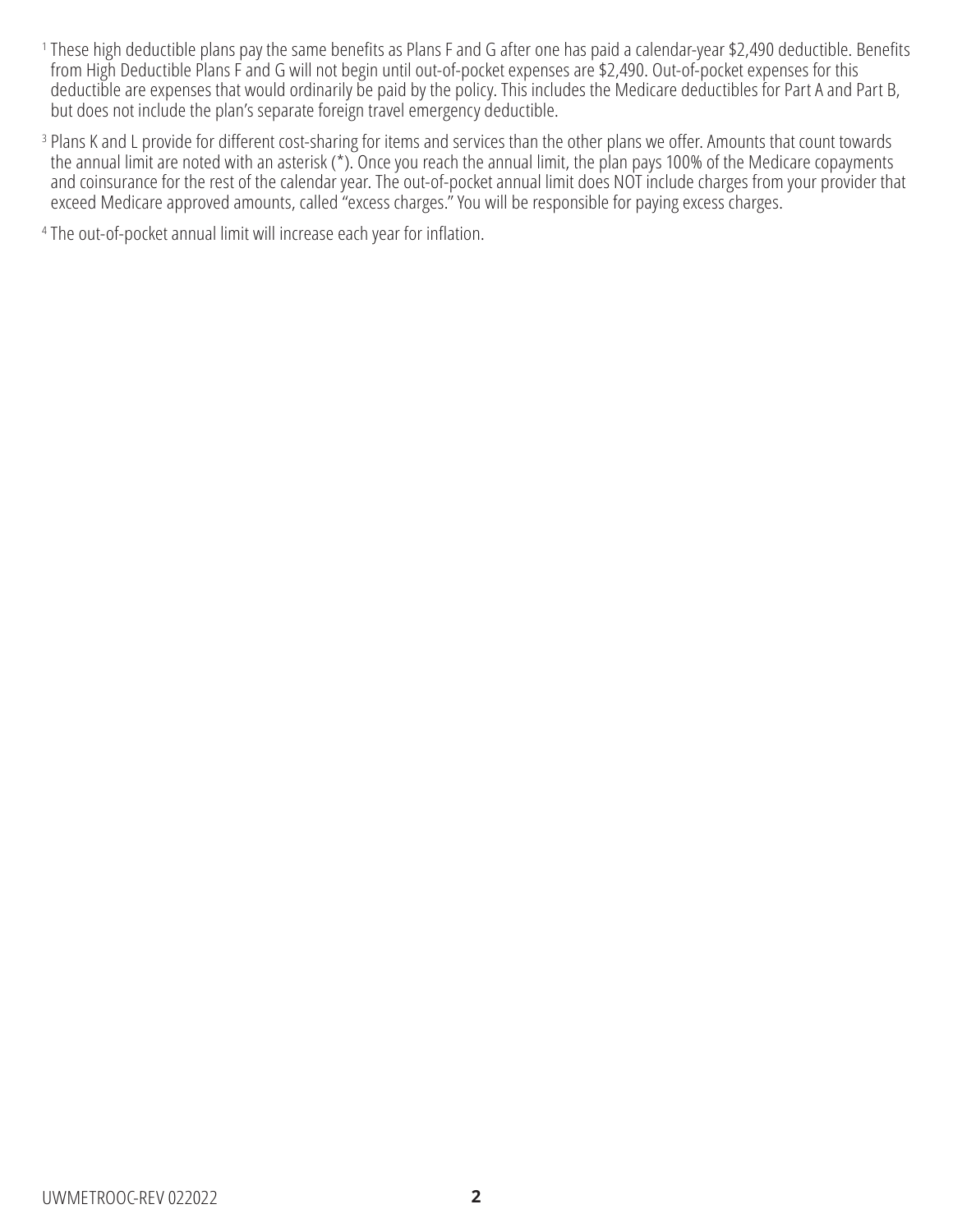## **Monthly Premium Rates effective April 1, 2022**

Rates shown are for Illinois residents living in Cook, DuPage, Kane, Lake, McHenry or Will Counties only.

If you're an Illinois resident living outside of Cook, DuPage, Kane, Lake, McHenry or Will County, please call the toll-free number that appears on the application and throughout the information packet.

| <b>Age 65</b> |                              |             |          |             |  |
|---------------|------------------------------|-------------|----------|-------------|--|
|               | <b>FEMALE</b><br><b>MALE</b> |             |          |             |  |
|               | Tobacco                      | Non-Tobacco | Tobacco  | Non-Tobacco |  |
| A             | \$116.86                     | \$106.24    | \$134.33 | \$122.12    |  |
| F             | \$159.81                     | \$145.29    | \$183.70 | \$167.00    |  |
| G             | \$137.96                     | \$125.42    | \$158.57 | \$144.16    |  |
|               | \$114.58                     | \$104.17    | \$131.71 | \$119.74    |  |

| <b>Age 66</b> |          |                              |          |             |  |  |
|---------------|----------|------------------------------|----------|-------------|--|--|
|               |          | <b>FEMALE</b><br><b>MALE</b> |          |             |  |  |
|               | Tobacco  | Non-Tobacco                  | Tobacco  | Non-Tobacco |  |  |
| A             | \$116.86 | \$106.24                     | \$134.33 | \$122.12    |  |  |
| F             | \$159.81 | \$145.29                     | \$183.70 | \$167.00    |  |  |
| G             | \$137.96 | \$125.42                     | \$158.57 | \$144.16    |  |  |
|               | \$114.58 | \$104.17                     | \$131.71 | \$119.74    |  |  |

| <b>Age 67</b> |                              |             |          |             |  |  |
|---------------|------------------------------|-------------|----------|-------------|--|--|
|               | <b>MALE</b><br><b>FEMALE</b> |             |          |             |  |  |
|               | Tobacco                      | Non-Tobacco | Tobacco  | Non-Tobacco |  |  |
| A             | \$116.86                     | \$106.24    | \$134.33 | \$122.12    |  |  |
| F             | \$159.81                     | \$145.29    | \$183.70 | \$167.00    |  |  |
| G             | \$137.96                     | \$125.42    | \$158.57 | \$144.16    |  |  |
|               | \$114.58                     | \$104.17    | \$131.71 | \$119.74    |  |  |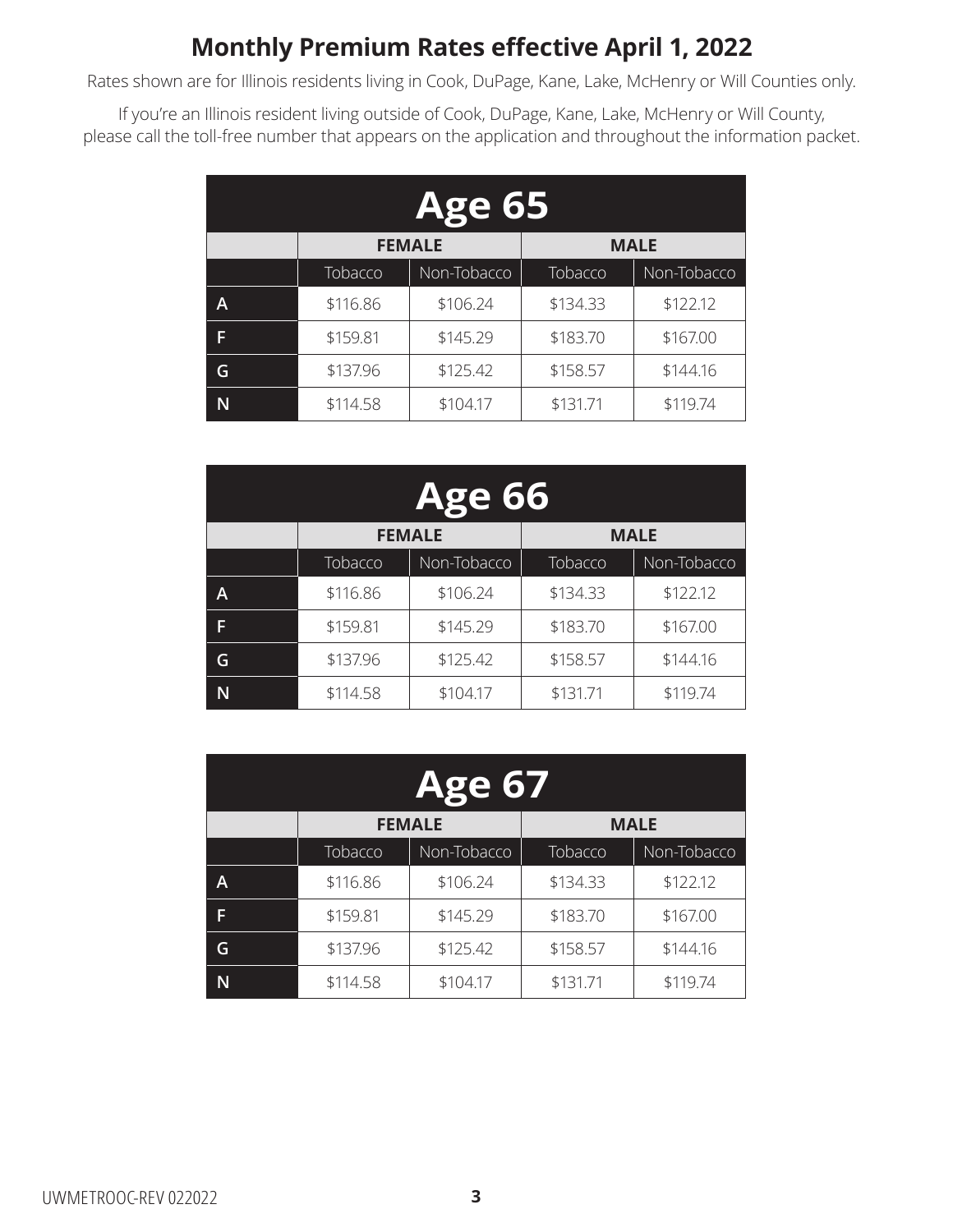| <b>Age 68</b> |                              |             |          |             |  |  |
|---------------|------------------------------|-------------|----------|-------------|--|--|
|               | <b>MALE</b><br><b>FEMALE</b> |             |          |             |  |  |
|               | Tobacco                      | Non-Tobacco | Tobacco  | Non-Tobacco |  |  |
| A             | \$123.05                     | \$111.87    | \$141.43 | \$128.58    |  |  |
| F             | \$166.18                     | \$151.08    | \$191.01 | \$173.65    |  |  |
| G             | \$145.09                     | \$131.90    | \$166.77 | \$151.61    |  |  |
|               | \$120.75                     | \$109.78    | \$138.80 | \$126.19    |  |  |

| <b>Age 69</b> |          |                              |          |             |  |  |
|---------------|----------|------------------------------|----------|-------------|--|--|
|               |          | <b>FEMALE</b><br><b>MALE</b> |          |             |  |  |
|               | Tobacco  | Non-Tobacco                  | Tobacco  | Non-Tobacco |  |  |
| A             | \$129.93 | \$118.12                     | \$149.34 | \$135.77    |  |  |
| F             | \$173.96 | \$158.15                     | \$199.95 | \$181.78    |  |  |
| G             | \$153.02 | \$139.11                     | \$175.89 | \$159.90    |  |  |
| N             | \$127.80 | \$116.19                     | \$146.91 | \$133.56    |  |  |

| <b>Age 70</b> |                              |             |          |             |  |  |
|---------------|------------------------------|-------------|----------|-------------|--|--|
|               | <b>MALE</b><br><b>FEMALE</b> |             |          |             |  |  |
|               | Tobacco                      | Non-Tobacco | Tobacco  | Non-Tobacco |  |  |
| A             | \$136.80                     | \$124.37    | \$157.24 | \$142.95    |  |  |
| F             | \$182.44                     | \$165.86    | \$209.71 | \$190.65    |  |  |
| G             | \$161.74                     | \$147.04    | \$185.91 | \$169.01    |  |  |
|               | \$134.86                     | \$122.60    | \$155.01 | \$140.92    |  |  |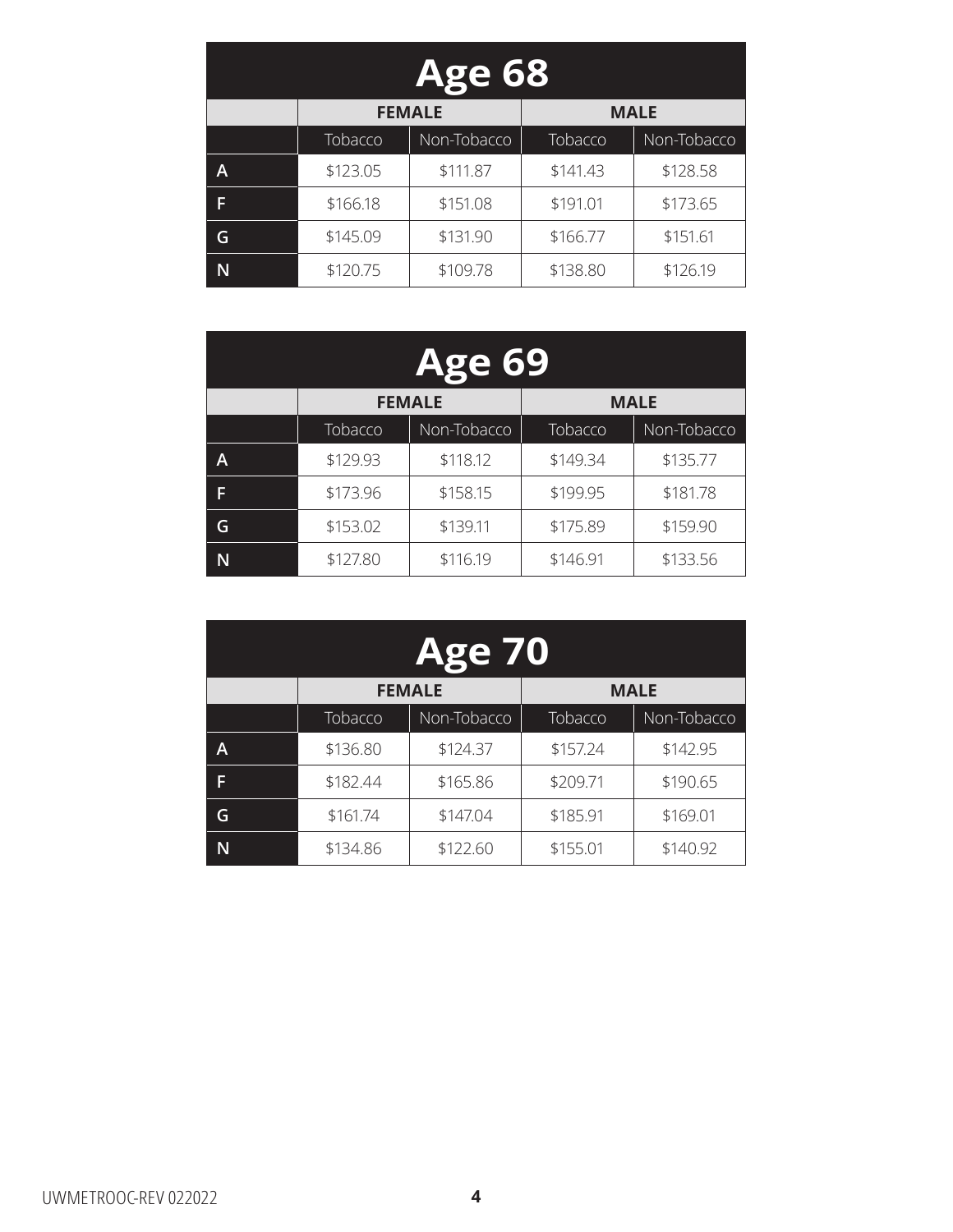| <b>Age 71</b> |                              |             |          |             |  |  |
|---------------|------------------------------|-------------|----------|-------------|--|--|
|               | <b>MALE</b><br><b>FEMALE</b> |             |          |             |  |  |
|               | Tobacco                      | Non-Tobacco | Tobacco  | Non-Tobacco |  |  |
| A             | \$143.67                     | \$130.61    | \$165.14 | \$150.13    |  |  |
| F             | \$191.64                     | \$174.22    | \$220.27 | \$200.25    |  |  |
| G             | \$170.46                     | \$154.97    | \$195.93 | \$178.12    |  |  |
|               | \$141.91                     | \$129.01    | \$163.11 | \$148.29    |  |  |

| <b>Age 72</b> |          |                              |          |             |  |  |
|---------------|----------|------------------------------|----------|-------------|--|--|
|               |          | <b>MALE</b><br><b>FEMALE</b> |          |             |  |  |
|               | Tobacco  | Non-Tobacco                  | Tobacco  | Non-Tobacco |  |  |
| A             | \$149.86 | \$136.24                     | \$172.26 | \$156.60    |  |  |
| F             | \$200.83 | \$182.58                     | \$230.84 | \$209.86    |  |  |
| G             | \$179.19 | \$162.90                     | \$205.96 | \$187.24    |  |  |
| N             | \$148.96 | \$135.42                     | \$171.22 | \$155.66    |  |  |

| <b>Age 73</b> |                              |             |          |             |  |  |
|---------------|------------------------------|-------------|----------|-------------|--|--|
|               | <b>FEMALE</b><br><b>MALE</b> |             |          |             |  |  |
|               | Tobacco                      | Non-Tobacco | Tobacco  | Non-Tobacco |  |  |
| A             | \$156.04                     | \$141.86    | \$179.36 | \$163.06    |  |  |
| F             | \$209.31                     | \$190.29    | \$240.60 | \$218.73    |  |  |
| G             | \$187.11                     | \$170.10    | \$215.07 | \$195.52    |  |  |
|               | \$156.02                     | \$141.84    | \$179.33 | \$163.03    |  |  |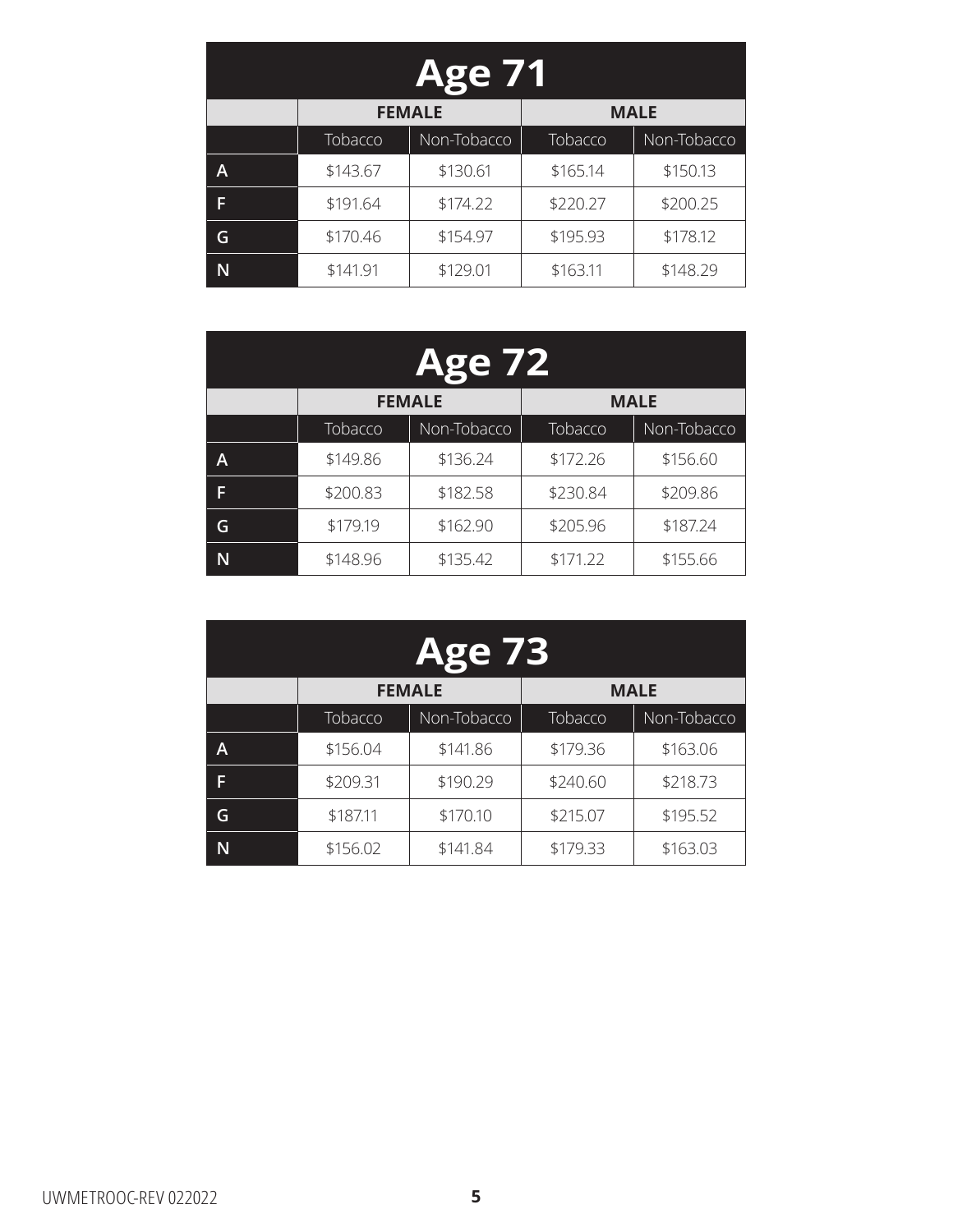| <b>Age 74</b> |                              |             |                |             |  |  |
|---------------|------------------------------|-------------|----------------|-------------|--|--|
|               | <b>FEMALE</b><br><b>MALE</b> |             |                |             |  |  |
|               | Tobacco                      | Non-Tobacco | <b>Tobacco</b> | Non-Tobacco |  |  |
| A             | \$161.54                     | \$146.86    | \$185.69       | \$168.81    |  |  |
| F             | \$217.81                     | \$198.01    | \$250.34       | \$227.59    |  |  |
| G             | \$195.04                     | \$177.31    | \$224.19       | \$203.81    |  |  |
|               | \$163.07                     | \$148.25    | \$187.44       | \$170.40    |  |  |

| <b>Age 75</b> |          |                              |          |             |  |  |
|---------------|----------|------------------------------|----------|-------------|--|--|
|               |          | <b>FEMALE</b><br><b>MALE</b> |          |             |  |  |
|               | Tobacco  | Non-Tobacco                  | Tobacco  | Non-Tobacco |  |  |
| A             | \$167.04 | \$151.86                     | \$192.01 | \$174.56    |  |  |
| F             | \$226.29 | \$205.72                     | \$260.10 | \$236.46    |  |  |
| G             | \$202.97 | \$184.52                     | \$233.29 | \$212.09    |  |  |
| N             | \$170.12 | \$154.66                     | \$195.54 | \$177.77    |  |  |

| <b>Age 76</b> |                              |             |          |             |  |
|---------------|------------------------------|-------------|----------|-------------|--|
|               | <b>MALE</b><br><b>FEMALE</b> |             |          |             |  |
|               | Tobacco                      | Non-Tobacco | Tobacco  | Non-Tobacco |  |
| A             | \$171.86                     | \$156.24    | \$197.53 | \$179.58    |  |
| F             | \$234.06                     | \$212.79    | \$269.04 | \$244.59    |  |
| G             | \$210.90                     | \$191.73    | \$242.41 | \$220.38    |  |
|               | \$176.29                     | \$160.27    | \$202.63 | \$184.21    |  |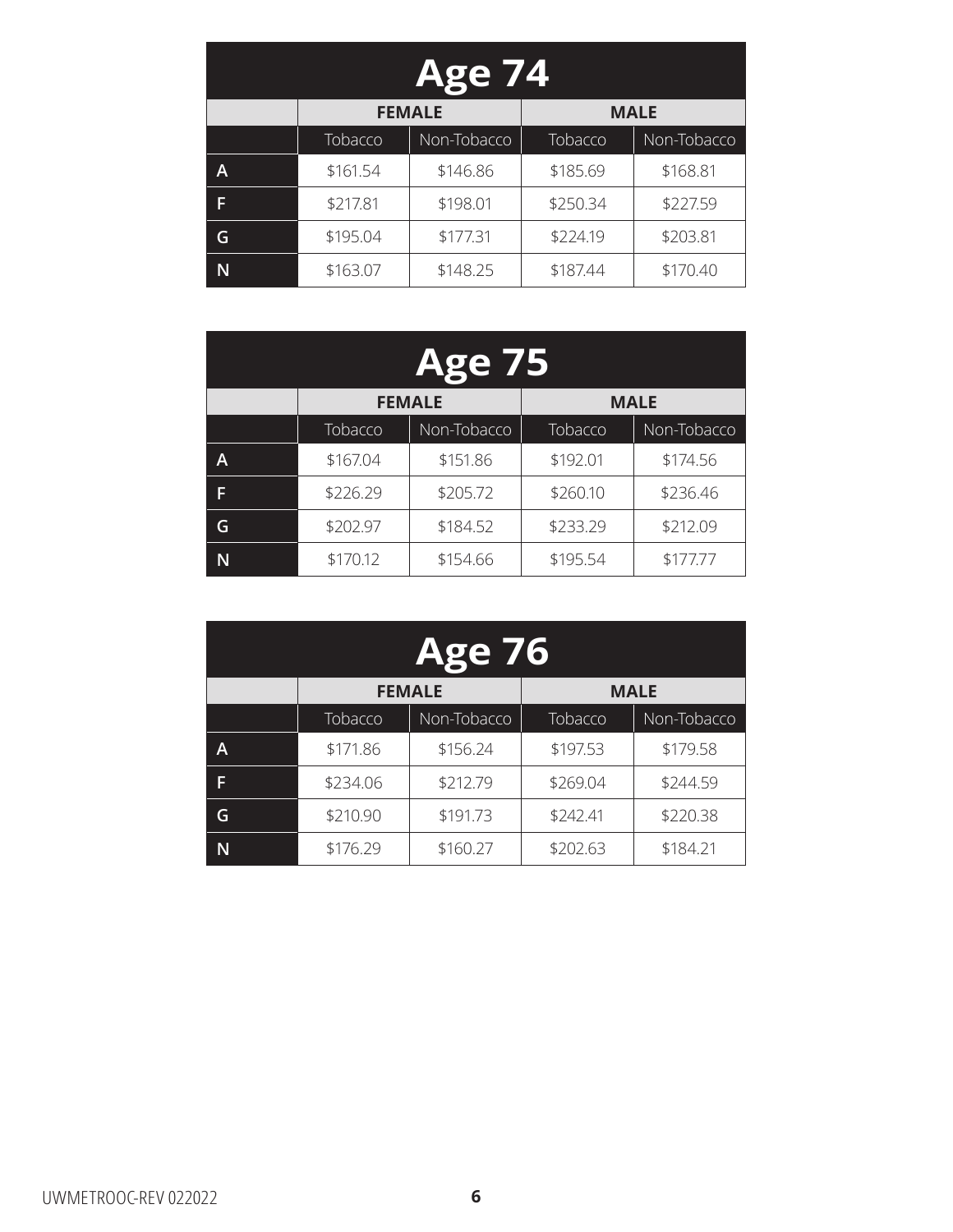| <b>Age 77</b> |                              |             |          |             |  |
|---------------|------------------------------|-------------|----------|-------------|--|
|               | <b>MALE</b><br><b>FEMALE</b> |             |          |             |  |
|               | Tobacco                      | Non-Tobacco | Tobacco  | Non-Tobacco |  |
| A             | \$176.67                     | \$160.61    | \$203.07 | \$184.61    |  |
| F             | \$241.84                     | \$219.86    | \$277.99 | \$252.72    |  |
| G             | \$218.03                     | \$198.21    | \$250.61 | \$227.83    |  |
|               | \$182.46                     | \$165.88    | \$209.72 | \$190.66    |  |

| <b>Age 78</b> |                              |             |          |             |
|---------------|------------------------------|-------------|----------|-------------|
|               | <b>FEMALE</b><br><b>MALE</b> |             |          |             |
|               | Tobacco                      | Non-Tobacco | Tobacco  | Non-Tobacco |
| A             | \$180.79                     | \$164.36    | \$207.81 | \$188.92    |
| F             | \$248.91                     | \$226.29    | \$286.12 | \$260.11    |
| G             | \$225.17                     | \$204.70    | \$258.81 | \$235.29    |
| N             | \$188.62                     | \$171.48    | \$216.82 | \$197.11    |

| <b>Age 79</b> |                              |             |          |             |  |
|---------------|------------------------------|-------------|----------|-------------|--|
|               | <b>MALE</b><br><b>FEMALE</b> |             |          |             |  |
|               | Tobacco                      | Non-Tobacco | Tobacco  | Non-Tobacco |  |
| A             | \$184.23                     | \$167.49    | \$211.76 | \$192.51    |  |
| F             | \$255.99                     | \$232.72    | \$294.25 | \$267.50    |  |
| G             | \$231.51                     | \$210.47    | \$266.11 | \$241.92    |  |
|               | \$194.79                     | \$177.09    | \$223.91 | \$203.56    |  |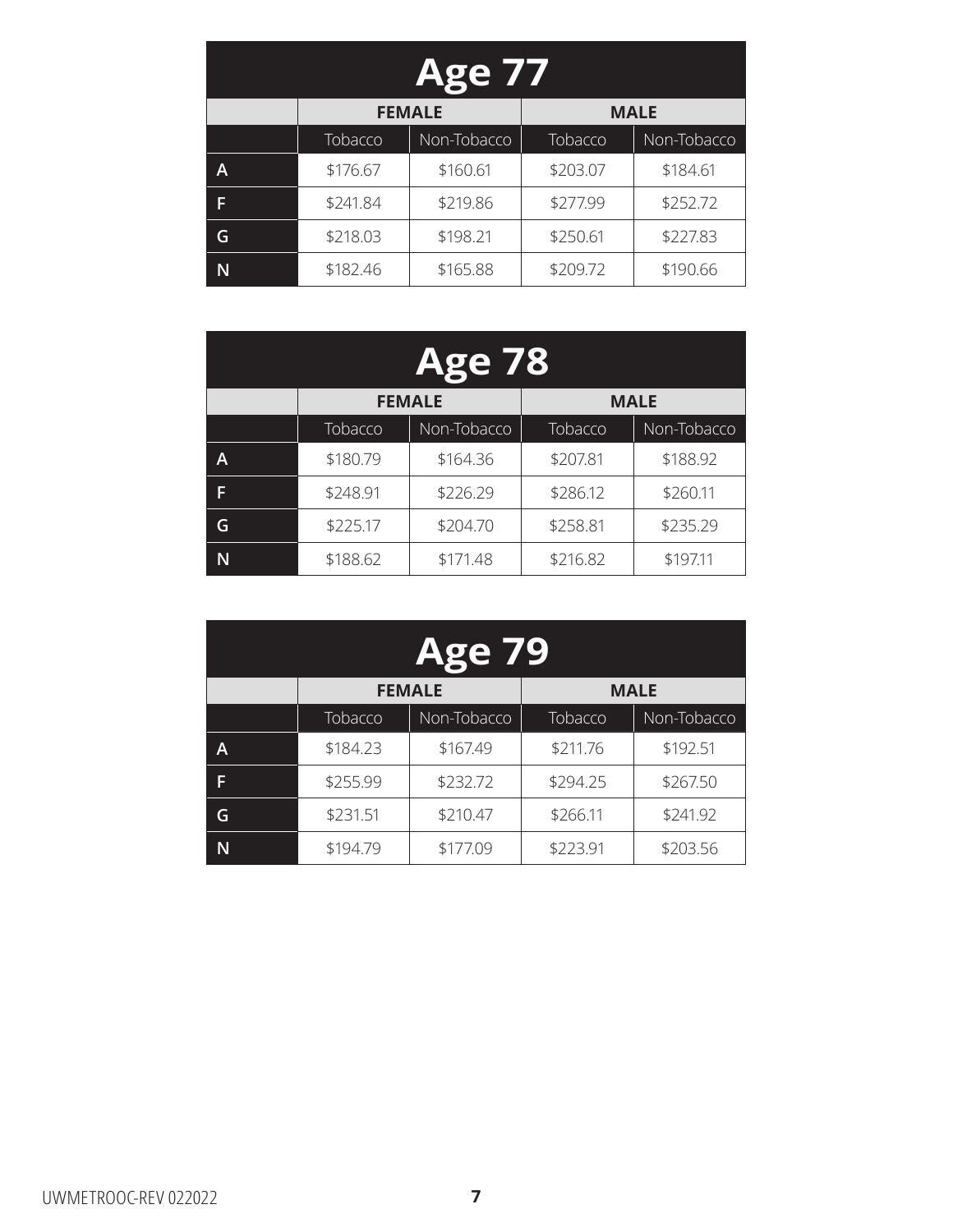| <b>Age 80</b> |                              |             |          |             |  |
|---------------|------------------------------|-------------|----------|-------------|--|
|               | <b>FEMALE</b><br><b>MALE</b> |             |          |             |  |
|               | Tobacco                      | Non-Tobacco | Tobacco  | Non-Tobacco |  |
| A             | \$189.32                     | \$172.11    | \$217.61 | \$197.83    |  |
| F             | \$262.72                     | \$238.84    | \$301.98 | \$274.53    |  |
| G             | \$237.94                     | \$216.31    | \$273.50 | \$248.64    |  |
|               | \$200.22                     | \$182.02    | \$230.13 | \$209.21    |  |

| <b>Age 81</b> |                              |             |          |             |
|---------------|------------------------------|-------------|----------|-------------|
|               | <b>FEMALE</b><br><b>MALE</b> |             |          |             |
|               | Tobacco                      | Non-Tobacco | Tobacco  | Non-Tobacco |
| A             | \$194.30                     | \$176.64    | \$223.33 | \$203.03    |
| F             | \$269.29                     | \$244.81    | \$309.52 | \$281.39    |
| G             | \$244.22                     | \$222.02    | \$280.72 | \$255.20    |
| N             | \$205.50                     | \$186.82    | \$236.21 | \$214.74    |

| <b>Age 82</b> |                              |             |          |             |  |
|---------------|------------------------------|-------------|----------|-------------|--|
|               | <b>MALE</b><br><b>FEMALE</b> |             |          |             |  |
|               | Tobacco                      | Non-Tobacco | Tobacco  | Non-Tobacco |  |
| A             | \$199.15                     | \$181.05    | \$228.92 | \$208.11    |  |
| F             | \$275.70                     | \$250.64    | \$316.89 | \$288.09    |  |
| G             | \$250.34                     | \$227.59    | \$287.74 | \$261.59    |  |
|               | \$210.66                     | \$191.51    | \$242.14 | \$220.13    |  |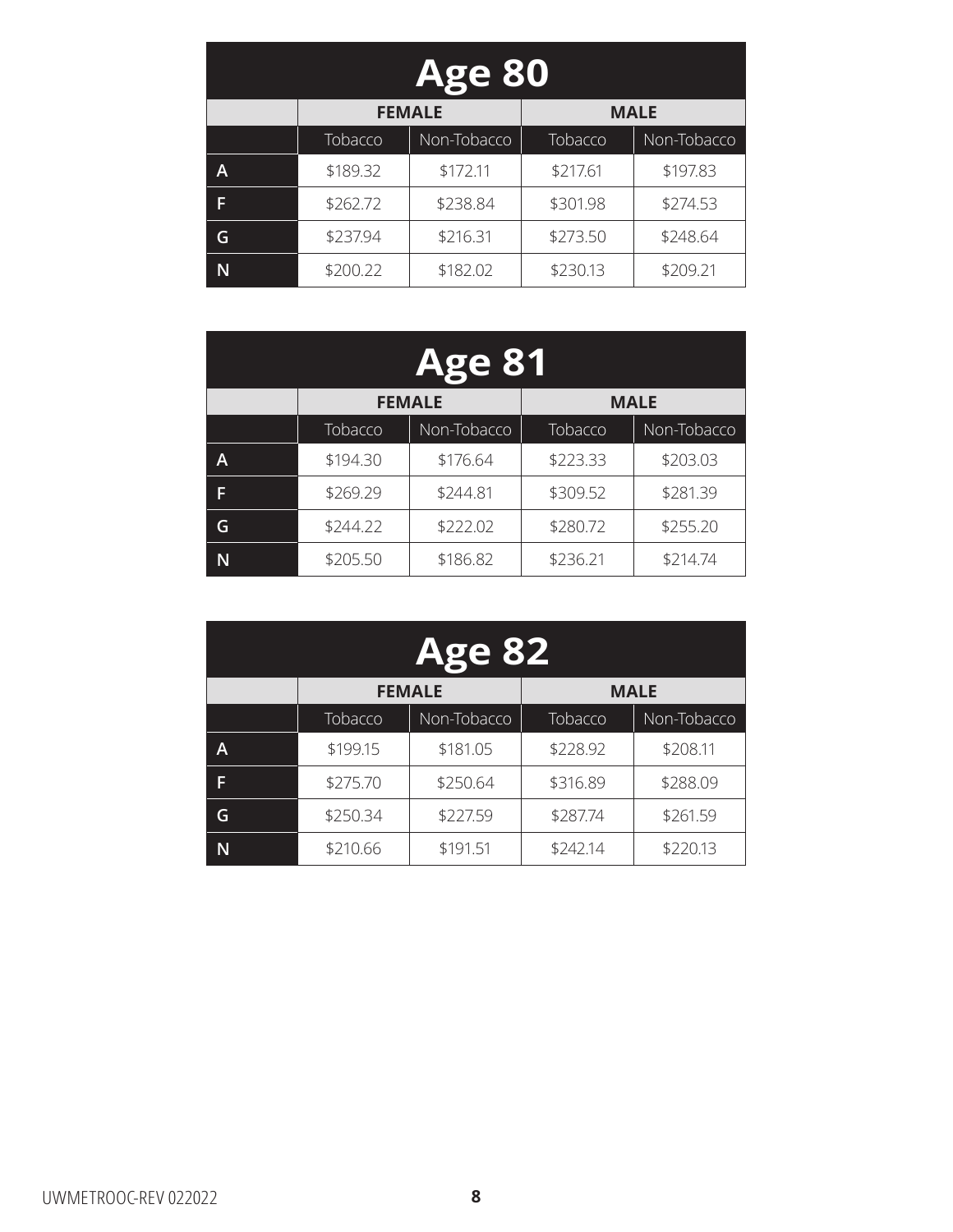| <b>Age 83</b> |                              |             |          |             |
|---------------|------------------------------|-------------|----------|-------------|
|               | <b>FEMALE</b><br><b>MALE</b> |             |          |             |
|               | Tobacco                      | Non-Tobacco | Tobacco  | Non-Tobacco |
| A             | \$203.89                     | \$185.36    | \$234.36 | \$213.06    |
| F             | \$281.94                     | \$256.31    | \$324.07 | \$294.61    |
| G             | \$256.33                     | \$233.03    | \$294.63 | \$267.85    |
|               | \$215.68                     | \$196.08    | \$247.90 | \$225.37    |

| <b>Age 84</b> |                              |             |          |             |
|---------------|------------------------------|-------------|----------|-------------|
|               | <b>MALE</b><br><b>FEMALE</b> |             |          |             |
|               | Tobacco                      | Non-Tobacco | Tobacco  | Non-Tobacco |
| A             | \$208.52                     | \$189.57    | \$239.67 | \$217.89    |
| F             | \$288.02                     | \$261.84    | \$331.06 | \$300.97    |
| G             | \$262.14                     | \$238.31    | \$301.31 | \$273.92    |
|               | \$220.58                     | \$200.53    | \$253.55 | \$230.50    |

| <b>Age 85</b> |                              |             |          |             |  |
|---------------|------------------------------|-------------|----------|-------------|--|
|               | <b>FEMALE</b><br><b>MALE</b> |             |          |             |  |
|               | Tobacco                      | Non-Tobacco | Tobacco  | Non-Tobacco |  |
| A             | \$213.01                     | \$193.65    | \$244.84 | \$222.59    |  |
| F             | \$293.95                     | \$267.23    | \$337.87 | \$307.16    |  |
| G             | \$267.80                     | \$243.46    | \$307.82 | \$279.84    |  |
|               | \$225.35                     | \$204.87    | \$259.02 | \$235.48    |  |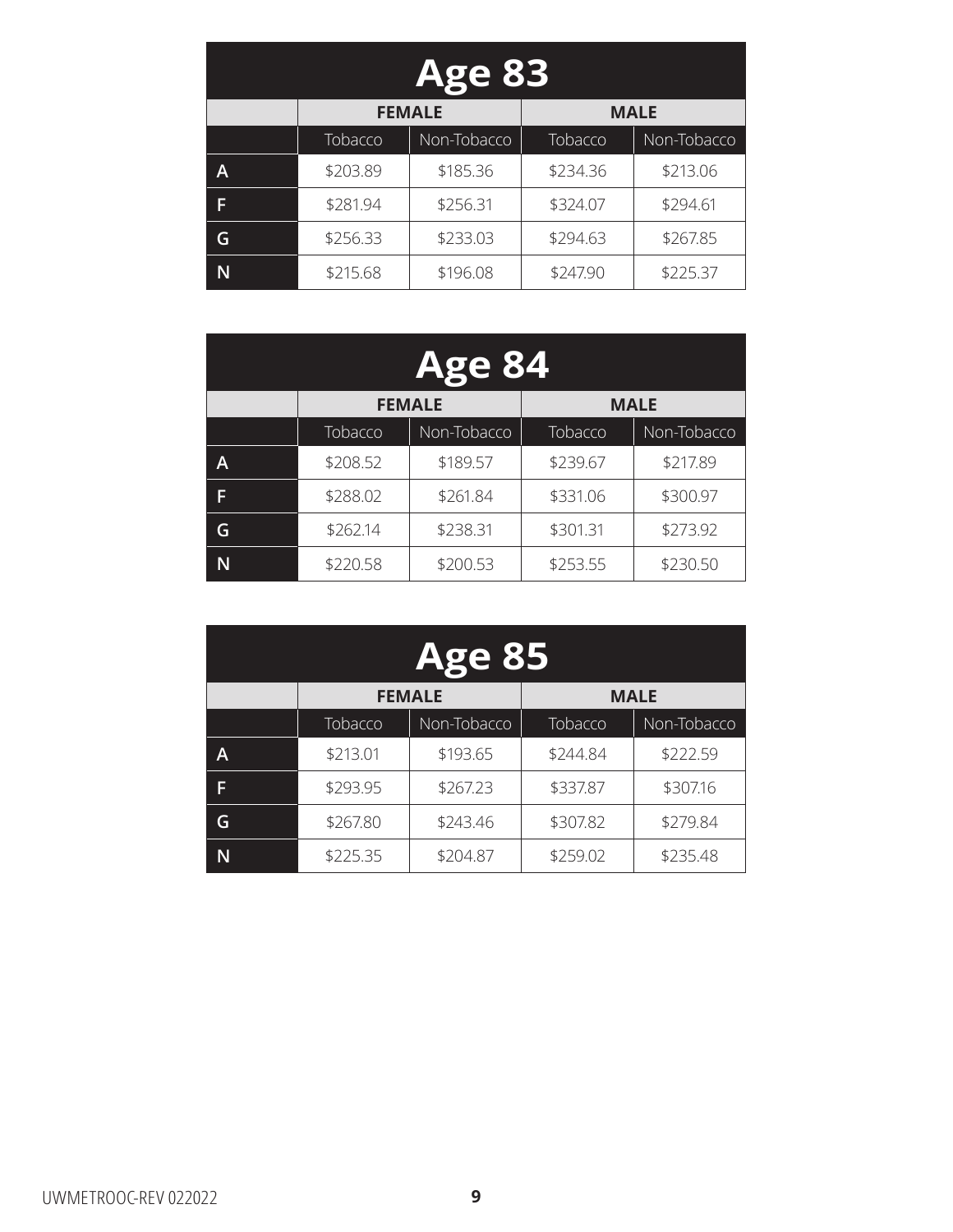| <b>Age 86</b> |                              |             |          |             |
|---------------|------------------------------|-------------|----------|-------------|
|               | <b>FEMALE</b><br><b>MALE</b> |             |          |             |
|               | Tobacco                      | Non-Tobacco | Tobacco  | Non-Tobacco |
| A             | \$217.40                     | \$197.64    | \$249.88 | \$227.17    |
| F             | \$299.71                     | \$272.47    | \$344.49 | \$313.18    |
| G             | \$273.31                     | \$248.47    | \$314.16 | \$285.60    |
|               | \$229.98                     | \$209.08    | \$264.35 | \$240.32    |

| <b>Age 87</b> |                              |             |          |             |
|---------------|------------------------------|-------------|----------|-------------|
|               | <b>MALE</b><br><b>FEMALE</b> |             |          |             |
|               | Tobacco                      | Non-Tobacco | Tobacco  | Non-Tobacco |
| A             | \$221.66                     | \$201.51    | \$254.78 | \$231.62    |
| F             | \$305.32                     | \$277.57    | \$350.94 | \$319.04    |
| G             | \$278.68                     | \$253.35    | \$320.33 | \$291.21    |
|               | \$234.50                     | \$213.19    | \$269.54 | \$245.04    |

| <b>Age 88</b> |                              |             |          |             |
|---------------|------------------------------|-------------|----------|-------------|
|               | <b>FEMALE</b><br><b>MALE</b> |             |          |             |
|               | Tobacco                      | Non-Tobacco | Tobacco  | Non-Tobacco |
| A             | \$225.80                     | \$205.28    | \$259.55 | \$235.96    |
| F             | \$310.76                     | \$282.51    | \$357.19 | \$324.72    |
| G             | \$283.88                     | \$258.08    | \$326.31 | \$296.65    |
|               | \$238.88                     | \$217.17    | \$274.58 | \$249.62    |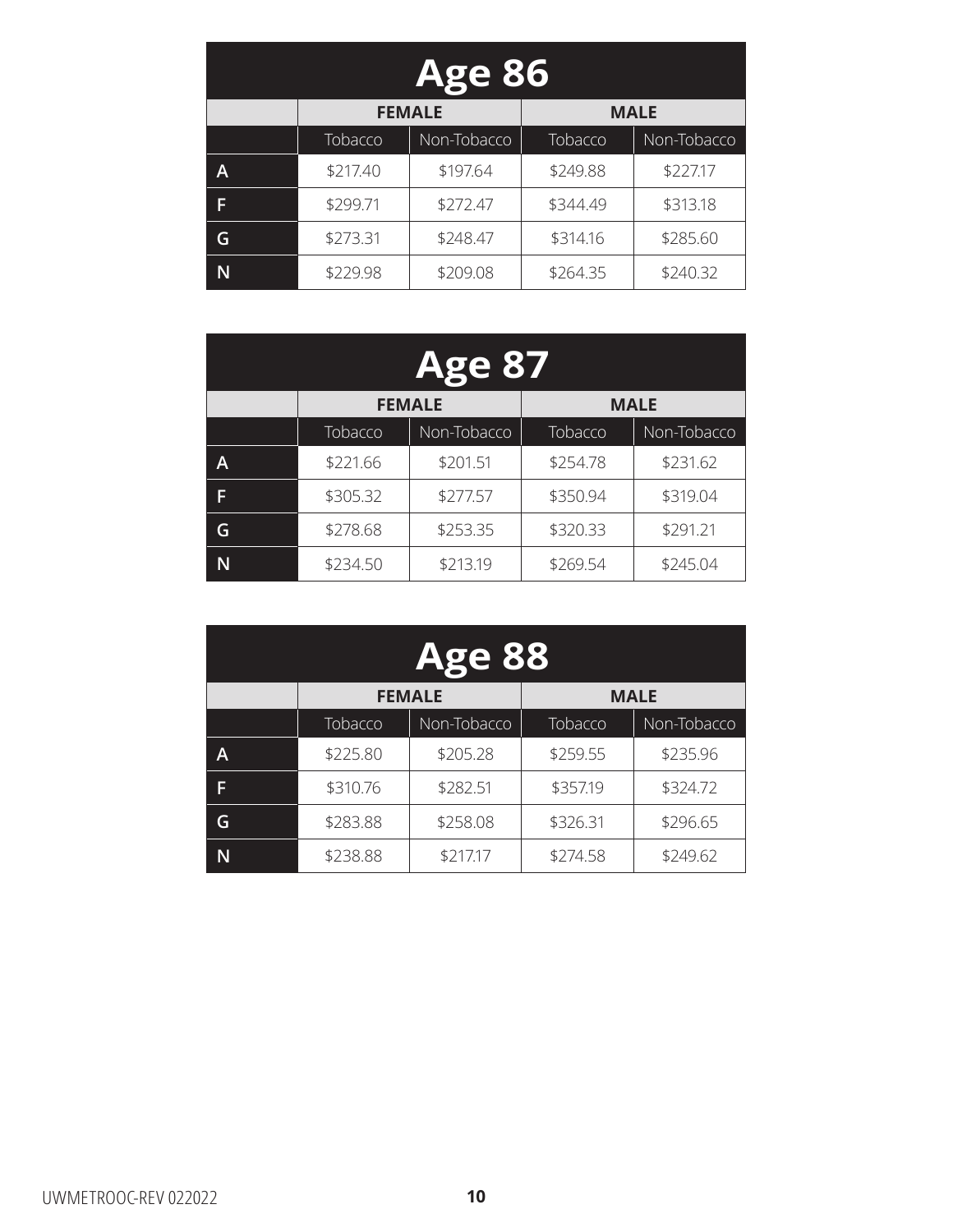| <b>Age 89</b> |                              |             |          |             |  |
|---------------|------------------------------|-------------|----------|-------------|--|
|               | <b>FEMALE</b><br><b>MALE</b> |             |          |             |  |
|               | Tobacco                      | Non-Tobacco | Tobacco  | Non-Tobacco |  |
| A             | \$229.84                     | \$208.95    | \$264.18 | \$240.17    |  |
| F             | \$316.05                     | \$287.32    | \$363.28 | \$330.26    |  |
| G             | \$288.93                     | \$262.67    | \$332.11 | \$301.92    |  |
|               | \$243.13                     | \$221.03    | \$279.46 | \$254.06    |  |

| <b>Age 90</b> |                              |             |          |             |
|---------------|------------------------------|-------------|----------|-------------|
|               | <b>FEMALE</b><br><b>MALE</b> |             |          |             |
|               | Tobacco                      | Non-Tobacco | Tobacco  | Non-Tobacco |
| A             | \$233.73                     | \$212.49    | \$268.66 | \$244.24    |
| F             | \$321.17                     | \$291.98    | \$369.17 | \$335.61    |
| G             | \$293.85                     | \$267.14    | \$337.76 | \$307.06    |
| N             | \$247.25                     | \$224.78    | \$284.20 | \$258.37    |

| <b>Age 91</b> |                              |             |          |             |  |
|---------------|------------------------------|-------------|----------|-------------|--|
|               | <b>MALE</b><br><b>FEMALE</b> |             |          |             |  |
|               | Tobacco                      | Non-Tobacco | Tobacco  | Non-Tobacco |  |
| A             | \$237.53                     | \$215.94    | \$273.02 | \$248.20    |  |
| F             | \$326.13                     | \$296.49    | \$374.86 | \$340.79    |  |
| G             | \$298.59                     | \$271.45    | \$343.21 | \$312.01    |  |
|               | \$251.26                     | \$228.42    | \$288.80 | \$262.55    |  |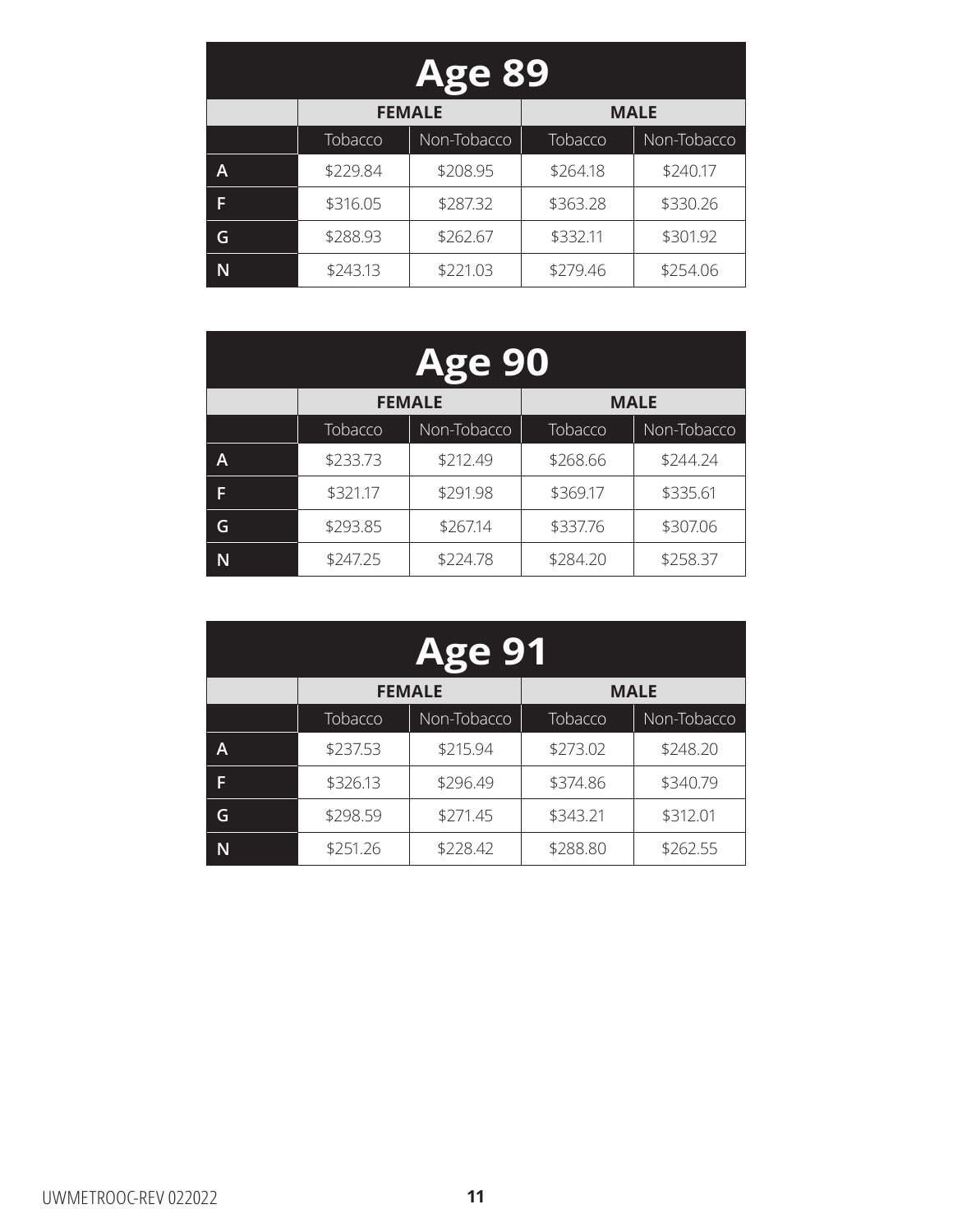| <b>Age 92</b> |                              |             |          |             |  |
|---------------|------------------------------|-------------|----------|-------------|--|
|               | <b>FEMALE</b><br><b>MALE</b> |             |          |             |  |
|               | Tobacco                      | Non-Tobacco | Tobacco  | Non-Tobacco |  |
| A             | \$241.19                     | \$219.27    | \$277.24 | \$252.04    |  |
| F             | \$330.94                     | \$300.86    | \$380.40 | \$345.82    |  |
| G             | \$303.18                     | \$275.62    | \$348.49 | \$316.81    |  |
|               | \$255.12                     | \$231.93    | \$293.23 | \$266.58    |  |

| <b>Age 93</b> |                              |             |          |             |
|---------------|------------------------------|-------------|----------|-------------|
|               | <b>FEMALE</b><br><b>MALE</b> |             |          |             |
|               | Tobacco                      | Non-Tobacco | Tobacco  | Non-Tobacco |
| A             | \$244.76                     | \$222.51    | \$281.32 | \$255.75    |
| F             | \$335.58                     | \$305.08    | \$385.72 | \$350.66    |
| G             | \$307.62                     | \$279.66    | \$353.59 | \$321.45    |
| N             | \$258.86                     | \$235.33    | \$297.53 | \$270.49    |

| <b>Age 94</b> |                              |             |          |             |  |
|---------------|------------------------------|-------------|----------|-------------|--|
|               | <b>MALE</b><br><b>FEMALE</b> |             |          |             |  |
|               | Tobacco                      | Non-Tobacco | Tobacco  | Non-Tobacco |  |
| A             | \$248.18                     | \$225.62    | \$285.26 | \$259.33    |  |
| ß             | \$340.06                     | \$309.15    | \$390.87 | \$355.34    |  |
| G             | \$311.91                     | \$283.56    | \$358.52 | \$325.93    |  |
|               | \$262.47                     | \$238.61    | \$301.69 | \$274.27    |  |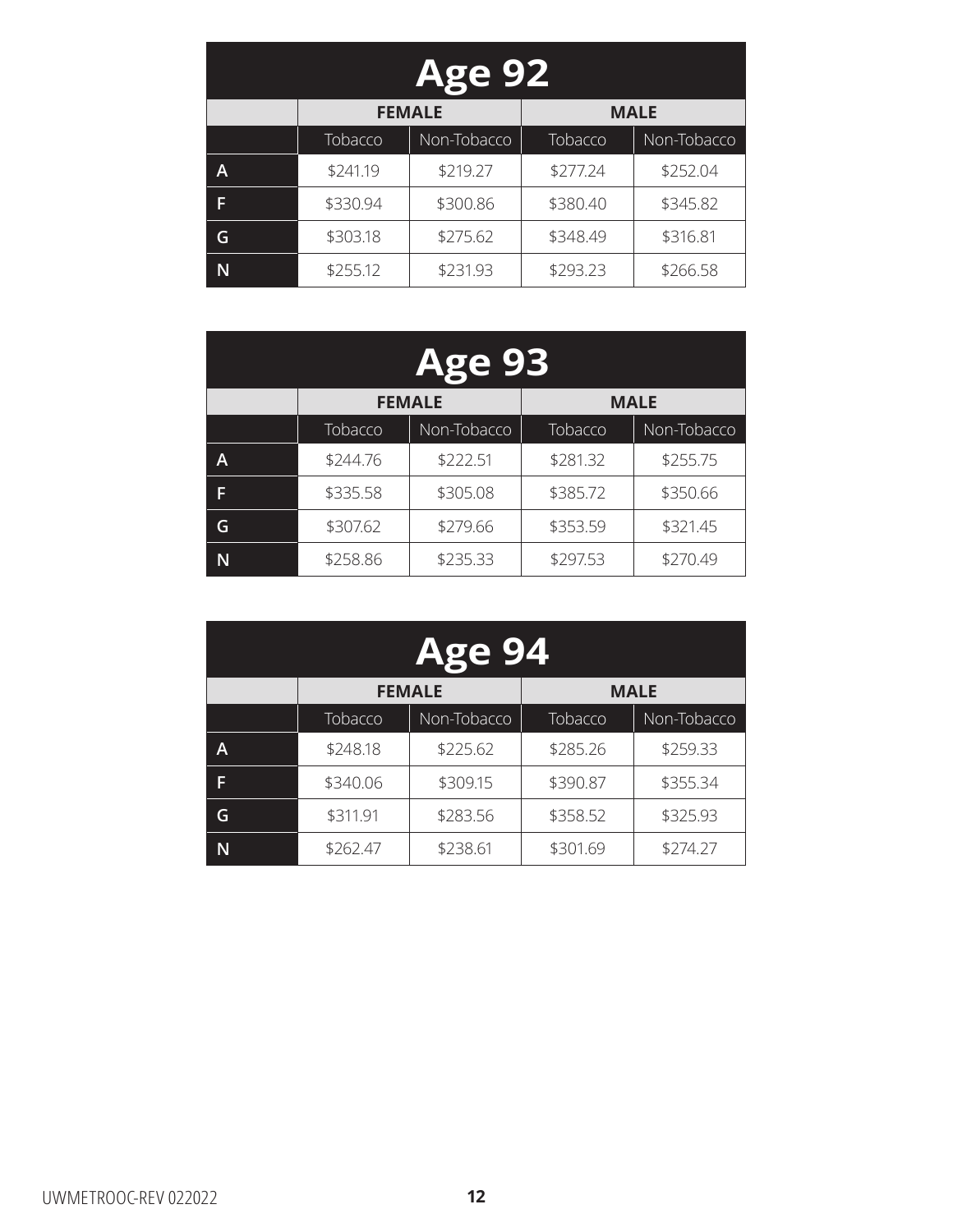| <b>Age 95</b> |                              |             |          |             |  |
|---------------|------------------------------|-------------|----------|-------------|--|
|               | <b>FEMALE</b><br><b>MALE</b> |             |          |             |  |
|               | Tobacco                      | Non-Tobacco | Tobacco  | Non-Tobacco |  |
| A             | \$251.50                     | \$228.64    | \$289.08 | \$262.80    |  |
| F             | \$344.38                     | \$313.08    | \$395.85 | \$359.87    |  |
| G             | \$316.05                     | \$287.32    | \$363.27 | \$330.25    |  |
|               | \$265.93                     | \$241.76    | \$305.67 | \$277.89    |  |

| <b>Age 96</b> |                              |             |          |             |
|---------------|------------------------------|-------------|----------|-------------|
|               | <b>FEMALE</b><br><b>MALE</b> |             |          |             |
|               | Tobacco                      | Non-Tobacco | Tobacco  | Non-Tobacco |
| A             | \$254.70                     | \$231.55    | \$292.76 | \$266.15    |
| F             | \$348.54                     | \$316.86    | \$400.63 | \$364.21    |
| G             | \$320.03                     | \$290.94    | \$367.85 | \$334.41    |
| N             | \$269.29                     | \$244.81    | \$309.54 | \$281.40    |

| <b>Age 97</b> |                              |             |          |             |  |
|---------------|------------------------------|-------------|----------|-------------|--|
|               | <b>MALE</b><br><b>FEMALE</b> |             |          |             |  |
|               | Tobacco                      | Non-Tobacco | Tobacco  | Non-Tobacco |  |
| A             | \$257.78                     | \$234.35    | \$296.30 | \$269.37    |  |
| F             | \$352.56                     | \$320.51    | \$405.24 | \$368.40    |  |
| G             | \$323.85                     | \$294.41    | \$372.25 | \$338.41    |  |
|               | \$272.51                     | \$247.74    | \$313.23 | \$284.76    |  |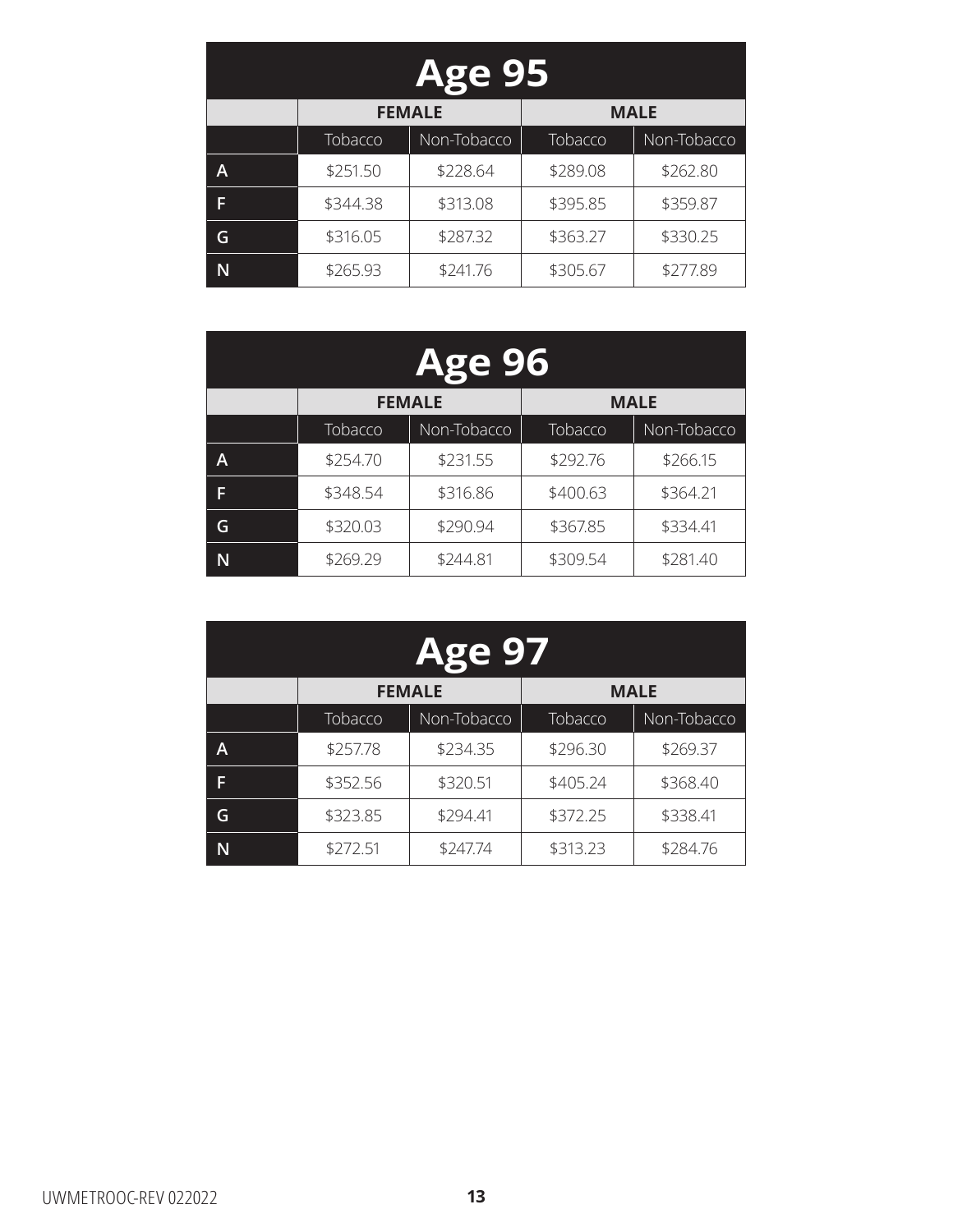| <b>Age 98</b> |                              |             |          |             |  |
|---------------|------------------------------|-------------|----------|-------------|--|
|               | <b>FEMALE</b><br><b>MALE</b> |             |          |             |  |
|               | Tobacco                      | Non-Tobacco | Tobacco  | Non-Tobacco |  |
| A             | \$260.74                     | \$237.04    | \$299.70 | \$272.46    |  |
| F             | \$356.38                     | \$323.99    | \$409.65 | \$372.41    |  |
| G             | \$327.52                     | \$297.75    | \$376.47 | \$342.25    |  |
|               | \$275.60                     | \$250.55    | \$316.78 | \$287.99    |  |

| <b>Age 99</b> |                              |             |          |             |
|---------------|------------------------------|-------------|----------|-------------|
|               | <b>FEMALE</b><br><b>MALE</b> |             |          |             |
|               | Tobacco                      | Non-Tobacco | Tobacco  | Non-Tobacco |
| A             | \$263.58                     | \$239.62    | \$302.96 | \$275.42    |
| F             | \$360.08                     | \$327.35    | \$413.88 | \$376.26    |
| G             | \$331.05                     | \$300.96    | \$380.52 | \$345.93    |
| N             | \$278.57                     | \$253.25    | \$320.19 | \$291.09    |

| Age 100 + |                              |             |          |             |  |
|-----------|------------------------------|-------------|----------|-------------|--|
|           | <b>FEMALE</b><br><b>MALE</b> |             |          |             |  |
|           | Tobacco                      | Non-Tobacco | Tobacco  | Non-Tobacco |  |
| A         | \$266.29                     | \$242.09    | \$306.09 | \$278.27    |  |
| F         | \$363.59                     | \$330.54    | \$417.93 | \$379.94    |  |
| G         | \$334.42                     | \$304.02    | \$384.39 | \$349.45    |  |
|           | \$281.40                     | \$255.82    | \$323.45 | \$294.05    |  |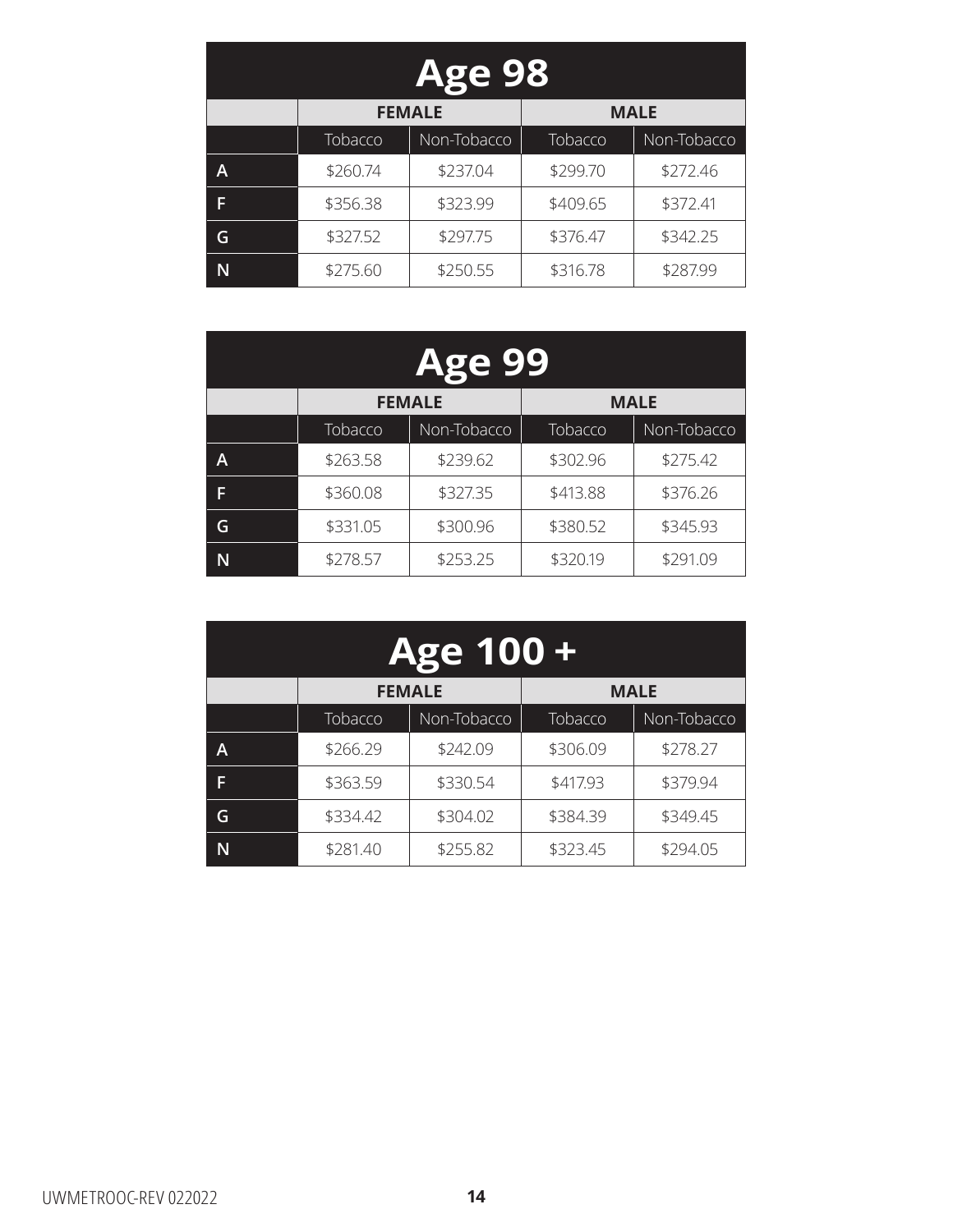You have the option to purchase any of the Medicare Supplement benefit plans shown on the front cover in white as Standard Plans.

### **PREMIUM INFORMATION**

Blue Cross and Blue Shield of Illinois can only raise your premium if we raise the premium for all policies like yours in the state. We will not change your premium or cancel your policy because of poor health. Premiums change at age 65 and every year thereafter up to age 100. If your premium changes, you will be notified at least 30 days in advance.

#### **Gender**

One factor that will determine your premium is your gender. When completing the application, you will need to make a gender selection.

#### **Tobacco User**

A Tobacco User is a person who is permitted under state and federal law to legally use Tobacco, with Tobacco use (other than religious or ceremonial use of Tobacco) occurring on average of four or more times per week that last occurred within the past six months. Tobacco products include but are not limited to: cigarettes, cigars, smokeless tobacco products, electronic cigarettes, dissolvable tobacco products, and vaping.

If you meet the definition of a Tobacco User, you may pay a higher premium for your health coverage.

### **PREMIUM DISCOUNTS**

BCBSIL Medicare Supplement premium discounts may be available. Eligibility criteria are described below. If you are eligible for a discount, the discount will be applied to your next bill and remain in effect as long as you are enrolled in your BCBSIL Medicare Supplement plan.

Discounts cannot be combined; only one type of discount per member permitted. The percentage discount is the same for each type of discount.

#### **Household Discount**

You may be eligible for a discount if you and at least one or more other persons reside in the same household and both of you are enrolled in a BCBSIL Medicare Supplement policy. Applies to BCBSIL Medicare Supplement policies issued with an effective date on or after May 1, 2019.

#### **Continue with Blue Discount**

You may be eligible for a discount if you were enrolled in commercial group or individual coverage with a Blue Cross and Blue Shield Plan issued in Illinois, Montana, New Mexico, Oklahoma, or Texas and that coverage was within one year of your BCBSIL Medicare Supplement policy becoming effective. Applies to BCBSIL Medicare Supplement policies issued with an effective date on or after April 1, 2022.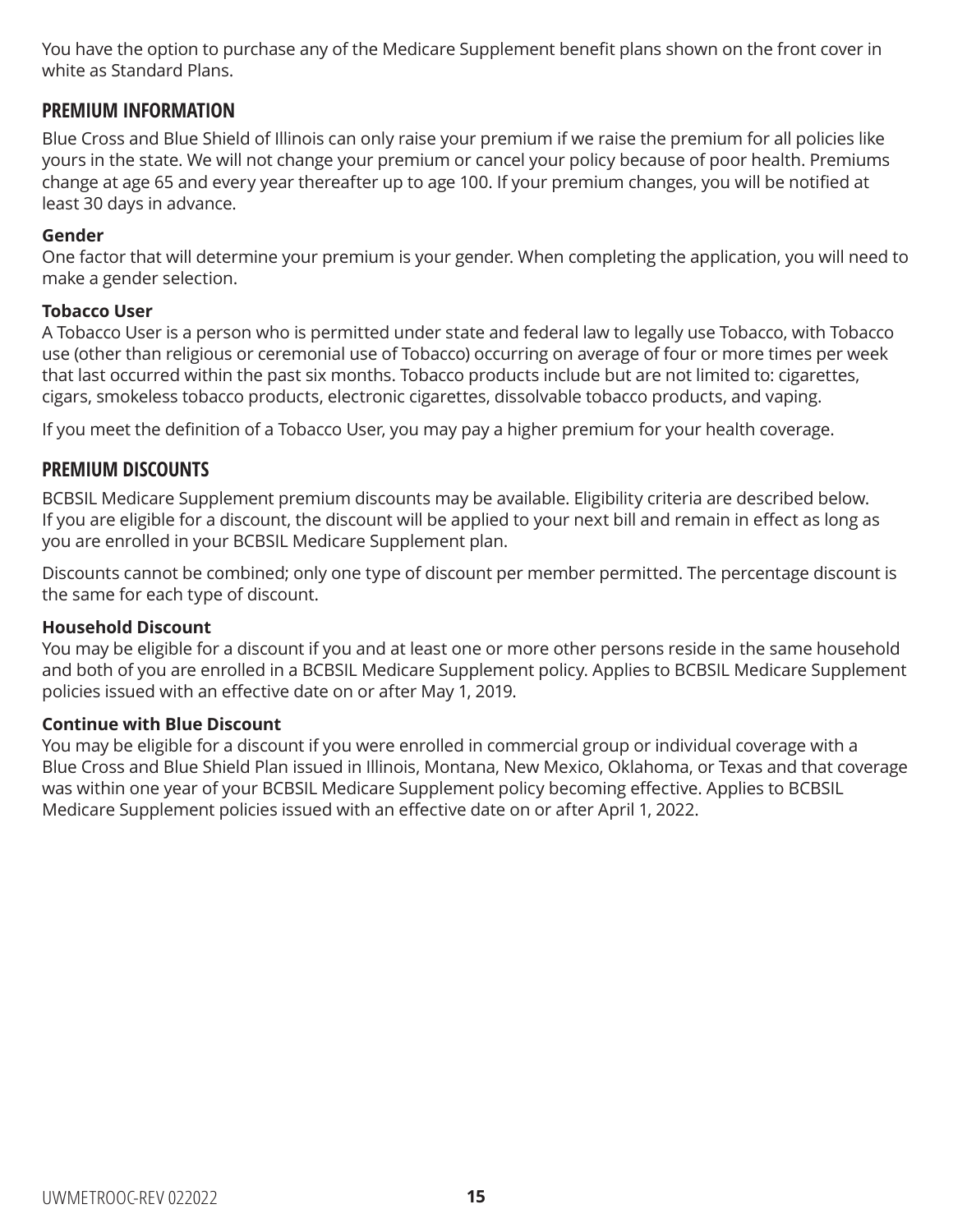## **DISCLOSURES**

Use this outline to compare benefits and premiums among policies.

### **READ YOUR POLICY VERY CAREFULLY**

This is only an outline describing your policy's most important features. The policy is your insurance contract. You must read the policy itself to understand all of the rights and duties of both you and your insurance company.

### **RIGHT TO RETURN YOUR POLICY**

If you find that you are not satisfied with your policy, you may return it to **Blue Medicare Supplement c/o Member Services, P.O. Box 3388** 

**Scranton, PA 18505**. If you send the policy back to us within 30 days after you receive it, we will treat the policy as if it had never been issued and will return all of your payments.

### **POLICY REPLACEMENT**

If you are replacing another health insurance policy, do NOT cancel it until you have actually received your new policy and are sure you want to keep it.

### **NOTICE**

This policy may not fully cover all of your medical costs. Neither Blue Cross and Blue Shield of Illinois nor its agents are connected with Medicare. This Outline of Coverage does not give you all the details of Medicare coverage. Contact your local Social Security Office or consult "Medicare & You" for more details.

### **COMPLETE ANSWERS ARE VERY IMPORTANT**

When you fill out the application for the new policy, be sure to answer truthfully and completely all questions about your medical and health history. The company may cancel your policy and refuse to pay any claims if you leave out or falsify important medical information.

Review the application carefully before you sign it. Be certain that all information has been properly recorded.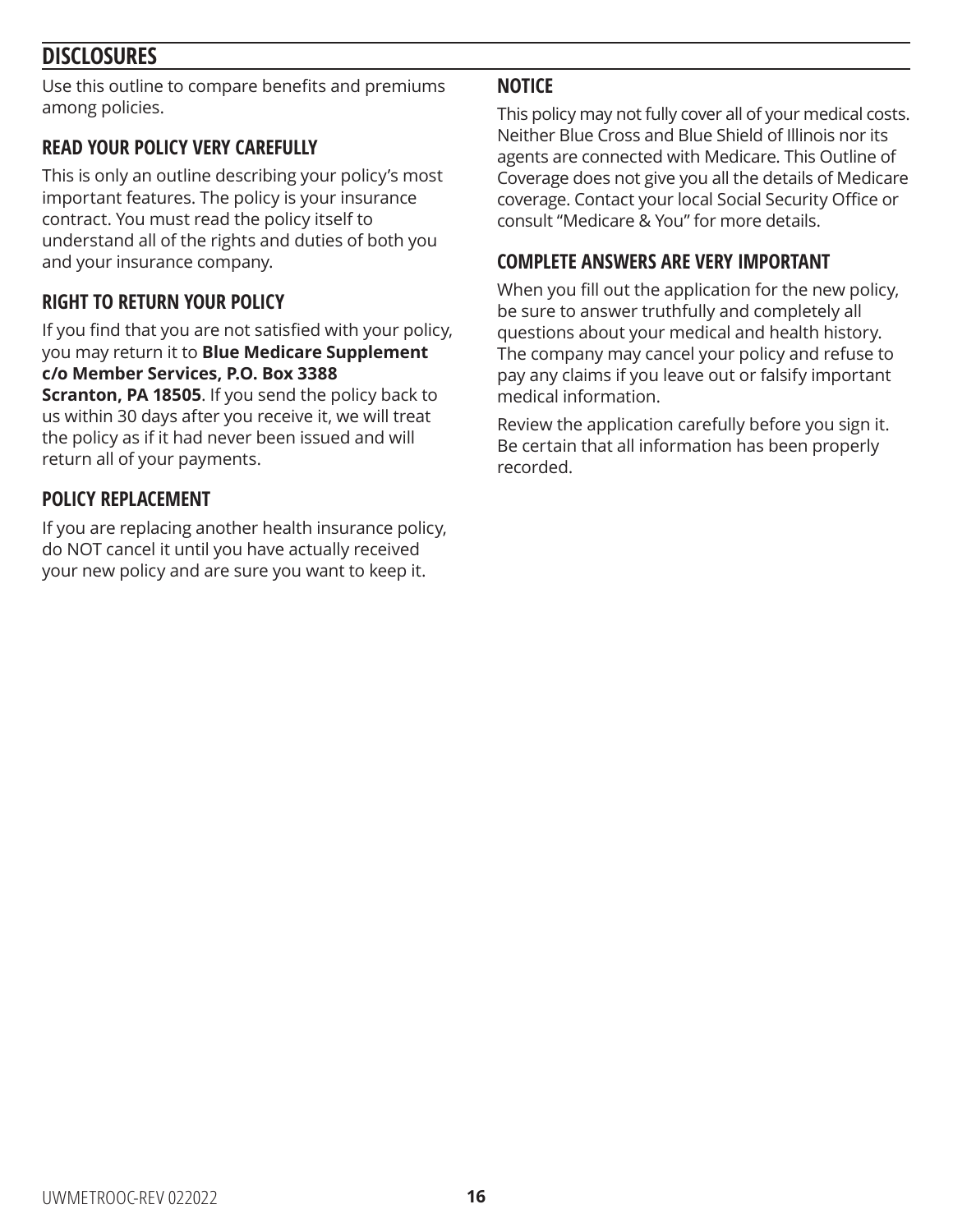## **Plan A**

#### **MEDICARE (PART A) — HOSPITAL SERVICES — PER BENEFIT PERIOD**

| <b>Services</b>                                                                                                                                                                                                                                    | <b>Medicare Pays</b>                                                                                    | <b>Plan A Pays</b>                     | <b>You Pay</b>                 |
|----------------------------------------------------------------------------------------------------------------------------------------------------------------------------------------------------------------------------------------------------|---------------------------------------------------------------------------------------------------------|----------------------------------------|--------------------------------|
| Hospitalization <sup>5</sup><br>Semiprivate room and board, general<br>nursing, and miscellaneous services<br>and supplies                                                                                                                         |                                                                                                         |                                        |                                |
| First 60 days                                                                                                                                                                                                                                      | All but \$1,556                                                                                         | \$0                                    | \$1,556<br>(Part A deductible) |
| 61st through 90th day                                                                                                                                                                                                                              | All but \$389 a day                                                                                     | \$389 a day                            | \$0                            |
| 91st day and after:                                                                                                                                                                                                                                |                                                                                                         |                                        |                                |
| - While using 60 Lifetime Reserve days                                                                                                                                                                                                             | All but \$778 a day                                                                                     | \$778 a day                            | \$0                            |
| - Additional 365 days once Lifetime<br>Reserve days are used                                                                                                                                                                                       | \$0                                                                                                     | 100% of Medicare-<br>eligible expenses | \$06                           |
| Beyond the additional 365 days                                                                                                                                                                                                                     | \$0                                                                                                     | \$0                                    | All costs                      |
| <b>Skilled Nursing Facility Care<sup>5</sup></b><br>You must meet Medicare's requirements,<br>including having been in a hospital for<br>at least 3 days and entered a Medicare-<br>approved facility within 30 days after<br>leaving the hospital |                                                                                                         |                                        |                                |
| First 20 days                                                                                                                                                                                                                                      | All approved amounts                                                                                    | \$0                                    | \$0                            |
| 21st through 100th day                                                                                                                                                                                                                             | All but \$194.50 a day                                                                                  | \$0                                    | Up to \$194.50 a day           |
| 101st day and after                                                                                                                                                                                                                                | \$0                                                                                                     | \$0                                    | All costs                      |
| <b>Blood</b>                                                                                                                                                                                                                                       |                                                                                                         |                                        |                                |
| First 3 pints                                                                                                                                                                                                                                      | \$0                                                                                                     | 3 pints                                | \$0                            |
| Additional amounts                                                                                                                                                                                                                                 | 100%                                                                                                    | \$0                                    | \$0                            |
| <b>Hospice Care</b><br>You must meet Medicare's requirements,<br>including a doctor's certification of<br>terminal illness                                                                                                                         | All but very limited<br>copayment/<br>coinsurance for<br>outpatient drugs and<br>inpatient respite care | Medicare<br>copayment/<br>coinsurance  | \$0                            |

<sup>6</sup> NOTICE: When your Medicare Part A hospital benefits are exhausted, the insurer stands in the place of Medicare and will pay whatever amount Medicare would have paid for up to an additional 365 days as provided in the policy's "Core Benefits." During this time the hospital is prohibited from billing you for the balance based on any difference between its billed charges and the amount Medicare would have paid.

<sup>&</sup>lt;sup>5</sup> A benefit period begins on the first day you receive services as an inpatient in a hospital and ends after you have been out of the hospital and have not received skilled care in any other facility for 60 days in a row.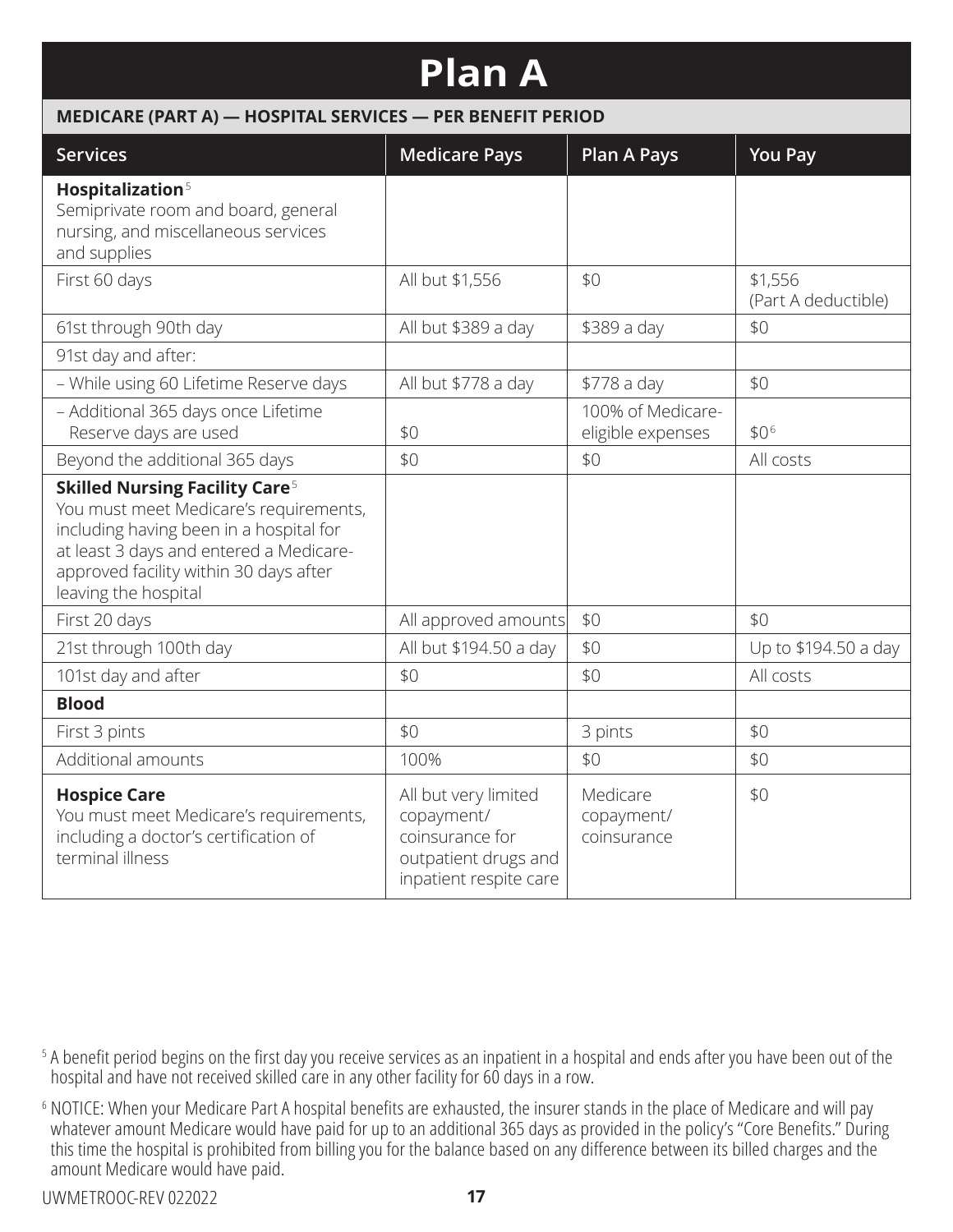| <b>Plan A</b>                                                                                                                                                                                                                                                                        |                      |                    |                           |  |  |  |
|--------------------------------------------------------------------------------------------------------------------------------------------------------------------------------------------------------------------------------------------------------------------------------------|----------------------|--------------------|---------------------------|--|--|--|
| MEDICARE (PART B) - MEDICAL SERVICES - PER CALENDAR YEAR                                                                                                                                                                                                                             |                      |                    |                           |  |  |  |
| <b>Services</b>                                                                                                                                                                                                                                                                      | <b>Medicare Pays</b> | <b>Plan A Pays</b> | <b>You Pay</b>            |  |  |  |
| Medical Expenses - In or Out of the<br><b>Hospital and Outpatient Hospital</b><br>Treatment, such as physicians' services,<br>inpatient and outpatient medical and<br>surgical services and supplies, physical<br>and speech therapy, diagnostic tests,<br>durable medical equipment |                      |                    |                           |  |  |  |
| First \$233 of Medicare-approved amounts <sup>7</sup>                                                                                                                                                                                                                                | \$0                  | \$0                | \$233 (Part B deductible) |  |  |  |
| Remainder of Medicare-approved amounts                                                                                                                                                                                                                                               | Generally 80%        | Generally 20%      | \$0                       |  |  |  |
| <b>Part B Excess Charges</b><br>(above Medicare-approved amounts)                                                                                                                                                                                                                    | \$0                  | \$0                | All costs                 |  |  |  |
| <b>Blood</b>                                                                                                                                                                                                                                                                         |                      |                    |                           |  |  |  |
| First 3 pints                                                                                                                                                                                                                                                                        | \$0                  | All costs          | \$0                       |  |  |  |
| Next \$233 of Medicare-approved amounts7                                                                                                                                                                                                                                             | \$0                  | \$0                | \$233 (Part B deductible) |  |  |  |
| Remainder of Medicare-approved amounts                                                                                                                                                                                                                                               | 80%                  | 20%                | \$0                       |  |  |  |
| <b>Clinical Laboratory Services -</b><br><b>Tests for Diagnostic Services</b>                                                                                                                                                                                                        | 100%                 | \$0                | \$0                       |  |  |  |
| <b>MEDICARE (PARTS A &amp; B)</b>                                                                                                                                                                                                                                                    |                      |                    |                           |  |  |  |
| <b>Services</b>                                                                                                                                                                                                                                                                      | <b>Medicare Pays</b> | <b>Plan A Pays</b> | <b>You Pay</b>            |  |  |  |
| <b>Home Health Care</b><br><b>Medicare-approved Services</b>                                                                                                                                                                                                                         |                      |                    |                           |  |  |  |
| Medically necessary skilled care services<br>and medical supplies                                                                                                                                                                                                                    | 100%                 | \$0                | \$0                       |  |  |  |

\$0 \$233 (Part B deductible)

80% | 20% | \$0

Durable medical equipment

amounts<sup>7</sup>

amounts

– First \$233 of Medicare-approved

– Remainder of Medicare-approved

<sup>7</sup> Once you have been billed \$233 of Medicare-approved amounts for covered services, your Part B deductible will have been met for the calendar year.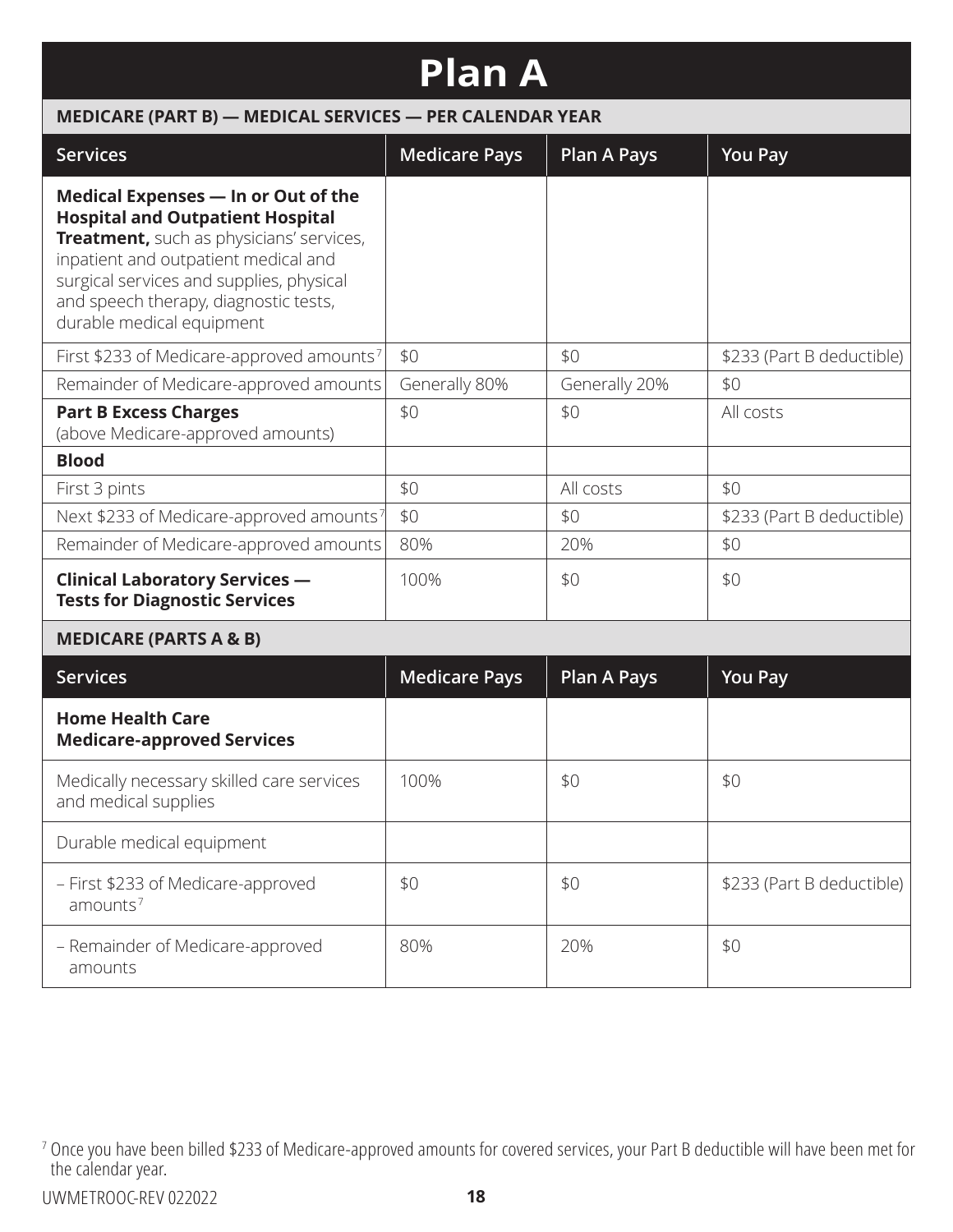## **Plan F**

## **MEDICARE (PART A) — HOSPITAL SERVICES — PER BENEFIT PERIOD**

| <b>Services</b>                                                                                                                                                                                                                                | <b>Medicare Pays</b>                                                                                    | <b>Plan F Pays</b>                          | <b>You Pay</b> |
|------------------------------------------------------------------------------------------------------------------------------------------------------------------------------------------------------------------------------------------------|---------------------------------------------------------------------------------------------------------|---------------------------------------------|----------------|
| Hospitalization <sup>5</sup><br>Semiprivate room and board, general nursing,<br>and miscellaneous services and supplies                                                                                                                        |                                                                                                         |                                             |                |
| First 60 days                                                                                                                                                                                                                                  | All but \$1,556                                                                                         | \$1,556<br>(Part A deductible) <sup>2</sup> | \$0            |
| 61st through 90th day                                                                                                                                                                                                                          | All but \$389 a day                                                                                     | \$389 a day                                 | \$0            |
| 91st day and after:                                                                                                                                                                                                                            |                                                                                                         |                                             |                |
| - While using 60 Lifetime Reserve days                                                                                                                                                                                                         | All but \$778 a day                                                                                     | \$778 a day                                 | \$0            |
| - Additional 365 days once Lifetime Reserve<br>days are used                                                                                                                                                                                   | \$0                                                                                                     | 100% of Medicare-<br>eligible expenses      | \$06           |
| Beyond the additional 365 days                                                                                                                                                                                                                 | \$0                                                                                                     | \$0                                         | All costs      |
| <b>Skilled Nursing Facility Care<sup>5</sup></b><br>You must meet Medicare's requirements,<br>including having been in a hospital for at least<br>3 days and entered a Medicare-approved<br>facility within 30 days after leaving the hospital |                                                                                                         |                                             |                |
| First 20 days                                                                                                                                                                                                                                  | All approved amounts                                                                                    | \$0                                         | \$0            |
| 21st through 100th day                                                                                                                                                                                                                         | All but \$194.50 a day                                                                                  | Up to \$194.50 a day                        | \$0            |
| 101st day and after                                                                                                                                                                                                                            | \$0                                                                                                     | \$0                                         | All costs      |
| <b>Blood</b>                                                                                                                                                                                                                                   |                                                                                                         |                                             |                |
| First 3 pints                                                                                                                                                                                                                                  | \$0                                                                                                     | 3 pints                                     | \$0            |
| Additional amounts                                                                                                                                                                                                                             | 100%                                                                                                    | \$0                                         | \$0            |
| <b>Hospice Care</b><br>You must meet Medicare's requirements,<br>including a doctor's certification of<br>terminal illness                                                                                                                     | All but very limited<br>copayment/<br>coinsurance for<br>outpatient drugs and<br>inpatient respite care | Medicare copayment/<br>coinsurance          | \$0            |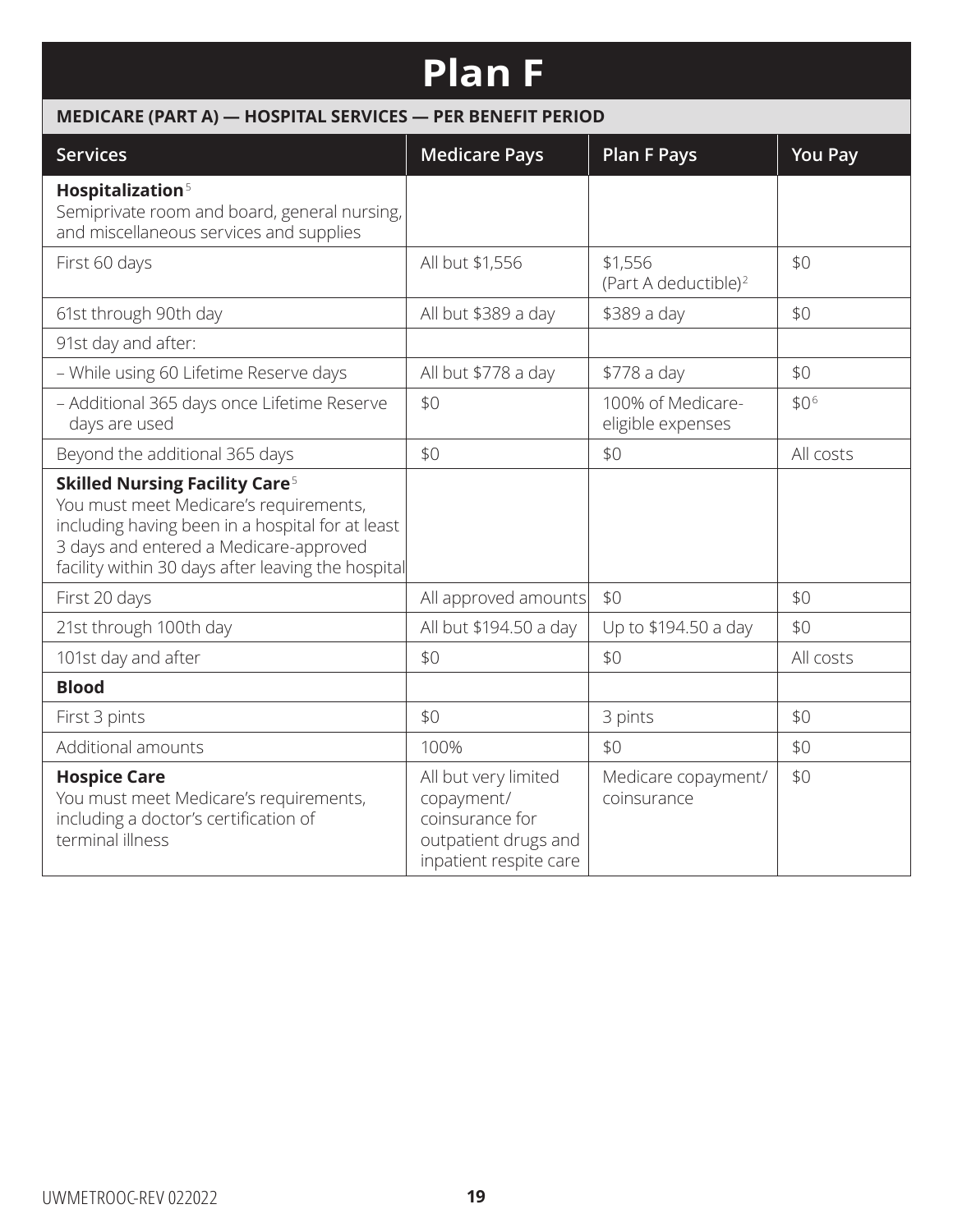# **Plan F**

| MEDICARE (PART B) - MEDICAL SERVICES - PER CALENDAR YEAR                                                                                                                                                                                                                             |                      |                                                     |                                                          |  |  |
|--------------------------------------------------------------------------------------------------------------------------------------------------------------------------------------------------------------------------------------------------------------------------------------|----------------------|-----------------------------------------------------|----------------------------------------------------------|--|--|
| <b>Services</b>                                                                                                                                                                                                                                                                      | <b>Medicare Pays</b> | <b>Plan F Pays</b>                                  | <b>You Pay</b>                                           |  |  |
| Medical Expenses - In or Out of the<br><b>Hospital and Outpatient Hospital</b><br>Treatment, such as physicians' services,<br>inpatient and outpatient medical and<br>surgical services and supplies, physical and<br>speech therapy, diagnostic tests, durable<br>medical equipment |                      |                                                     |                                                          |  |  |
| First \$233 of Medicare-approved amounts <sup>7</sup>                                                                                                                                                                                                                                | \$0                  | \$233 (Part B deductible)                           | \$0                                                      |  |  |
| Remainder of Medicare-approved amounts                                                                                                                                                                                                                                               | Generally 80%        | Generally 20%                                       | \$0                                                      |  |  |
| <b>Part B Excess Charges</b><br>(above Medicare-approved amounts)                                                                                                                                                                                                                    | \$0                  | 100%                                                | \$0                                                      |  |  |
| <b>Blood</b>                                                                                                                                                                                                                                                                         |                      |                                                     |                                                          |  |  |
| First 3 pints                                                                                                                                                                                                                                                                        | \$0                  | All costs                                           | \$0                                                      |  |  |
| Next \$233 of Medicare-approved amounts <sup>7</sup>                                                                                                                                                                                                                                 | \$0                  | \$233 (Part B deductible)                           | \$0                                                      |  |  |
| Remainder of Medicare-approved amounts                                                                                                                                                                                                                                               | 80%                  | 20%                                                 | \$0                                                      |  |  |
| <b>Clinical Laboratory Services -</b><br><b>Tests for Diagnostic Services</b>                                                                                                                                                                                                        | 100%                 | \$0                                                 | \$0                                                      |  |  |
| <b>MEDICARE (PARTS A &amp; B)</b>                                                                                                                                                                                                                                                    |                      |                                                     |                                                          |  |  |
| <b>Services</b>                                                                                                                                                                                                                                                                      | <b>Medicare Pays</b> | <b>Plan F Pays</b>                                  | <b>You Pay</b>                                           |  |  |
| <b>Home Health Care</b><br><b>Medicare-approved Services</b>                                                                                                                                                                                                                         |                      |                                                     |                                                          |  |  |
| Medically necessary skilled care services<br>and medical supplies                                                                                                                                                                                                                    | 100%                 | \$0                                                 | \$0                                                      |  |  |
| Durable medical equipment                                                                                                                                                                                                                                                            |                      |                                                     |                                                          |  |  |
| - First \$233 of Medicare-approved<br>amounts <sup>7</sup>                                                                                                                                                                                                                           | \$0                  | \$233 (Part B deductible)                           | \$0                                                      |  |  |
| - Remainder of Medicare-approved<br>amounts                                                                                                                                                                                                                                          | 80%                  | 20%                                                 | \$0                                                      |  |  |
| <b>OTHER BENEFITS - NOT COVERED BY MEDICARE</b>                                                                                                                                                                                                                                      |                      |                                                     |                                                          |  |  |
| <b>Foreign Travel -</b><br><b>Not Covered by Medicare</b><br>Medically necessary emergency care<br>services beginning during the first 60 days<br>of each trip outside the USA                                                                                                       |                      |                                                     |                                                          |  |  |
| First \$250 each calendar year                                                                                                                                                                                                                                                       | \$0                  | \$0                                                 | \$250                                                    |  |  |
| Remainder of charges                                                                                                                                                                                                                                                                 | \$0                  | 80% to a lifetime<br>maximum benefit<br>of \$50,000 | 20% and amounts<br>over the \$50,000<br>lifetime maximum |  |  |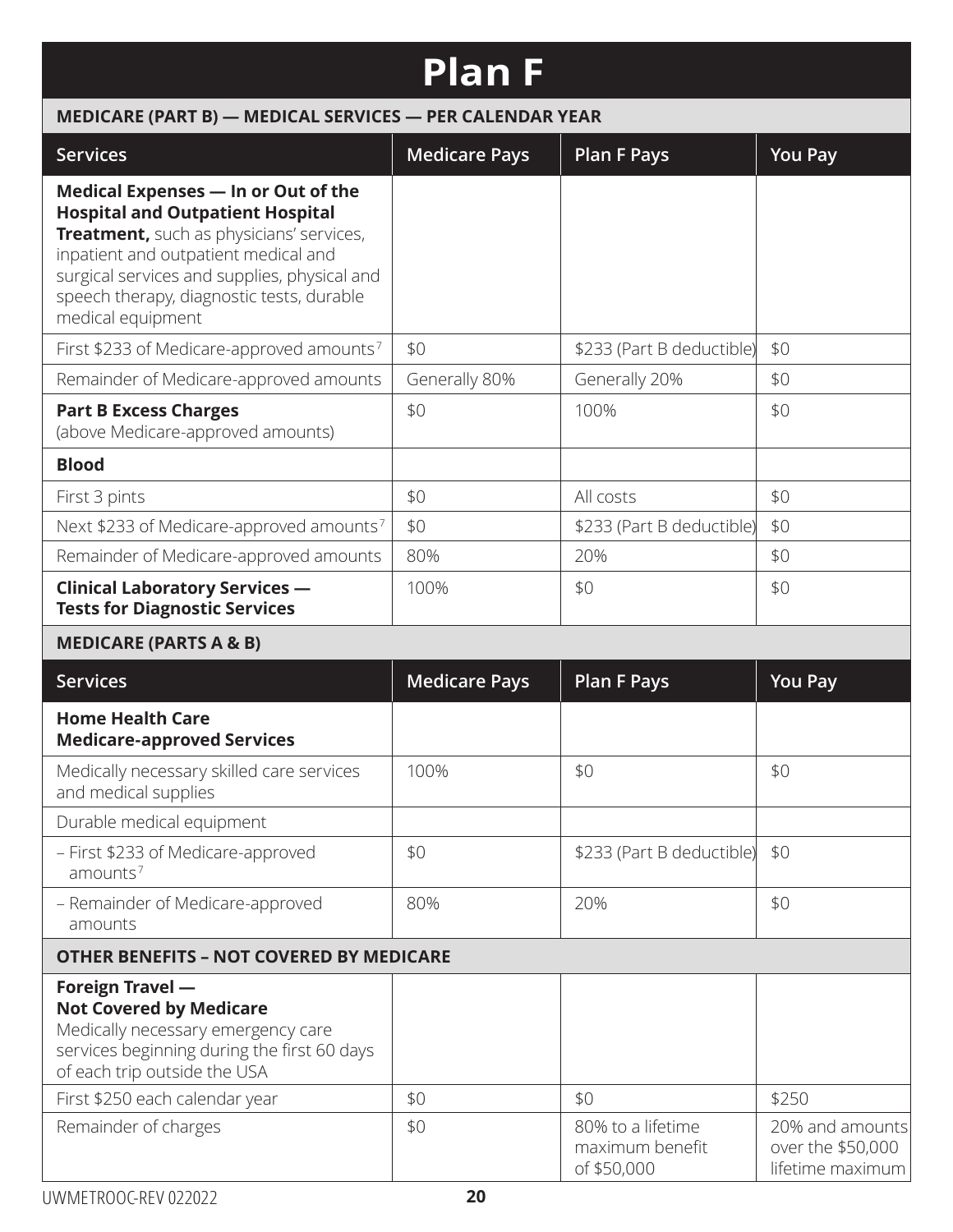## **Plan G**

| MEDICARE (PART A) - HOSPITAL SERVICES - PER BENEFIT PERIOD                                                                                                                                                                                        |                                                                                                         |                                             |                |  |  |
|---------------------------------------------------------------------------------------------------------------------------------------------------------------------------------------------------------------------------------------------------|---------------------------------------------------------------------------------------------------------|---------------------------------------------|----------------|--|--|
| <b>Services</b>                                                                                                                                                                                                                                   | <b>Medicare Pays</b>                                                                                    | <b>Plan G Pays</b>                          | <b>You Pay</b> |  |  |
| Hospitalization <sup>5</sup><br>Semiprivate room and board, general nursing,<br>and miscellaneous services and supplies                                                                                                                           |                                                                                                         |                                             |                |  |  |
| First 60 days                                                                                                                                                                                                                                     | All but \$1,556                                                                                         | \$1,556<br>(Part A deductible) <sup>2</sup> | \$0            |  |  |
| 61st through 90th day                                                                                                                                                                                                                             | All but \$389 a day                                                                                     | \$389 a day                                 | \$0            |  |  |
| 91st day and after:                                                                                                                                                                                                                               |                                                                                                         |                                             |                |  |  |
| - While using 60 Lifetime Reserve days                                                                                                                                                                                                            | All but \$778 a day                                                                                     | \$778 a day                                 | \$0            |  |  |
| - Additional 365 days once Lifetime Reserve<br>days are used                                                                                                                                                                                      | \$0                                                                                                     | 100% of Medicare-<br>eligible expenses      | \$06           |  |  |
| Beyond the additional 365 days                                                                                                                                                                                                                    | \$0                                                                                                     | \$0                                         | All costs      |  |  |
| <b>Skilled Nursing Facility Care<sup>5</sup></b><br>You must meet Medicare's requirements,<br>including having been in a hospital for at least<br>3 days and entered a Medicare-approved<br>facility within 30 days after leaving the<br>hospital |                                                                                                         |                                             |                |  |  |
| First 20 days                                                                                                                                                                                                                                     | All approved amounts                                                                                    | \$0                                         | \$0            |  |  |
| 21st through 100th day                                                                                                                                                                                                                            | All but \$194.50 a day                                                                                  | Up to \$194.50 a day                        | \$0            |  |  |
| 101st day and after                                                                                                                                                                                                                               | \$0                                                                                                     | \$0                                         | All costs      |  |  |
| <b>Blood</b>                                                                                                                                                                                                                                      |                                                                                                         |                                             |                |  |  |
| First 3 pints                                                                                                                                                                                                                                     | \$0                                                                                                     | 3 pints                                     | \$0            |  |  |
| Additional amounts                                                                                                                                                                                                                                | 100%                                                                                                    | \$0                                         | \$0            |  |  |
| <b>Hospice Care</b><br>You must meet Medicare's requirements,<br>including a doctor's certification of<br>terminal illness                                                                                                                        | All but very limited<br>copayment/<br>coinsurance for<br>outpatient drugs and<br>inpatient respite care | Medicare copayment/<br>coinsurance          | \$0            |  |  |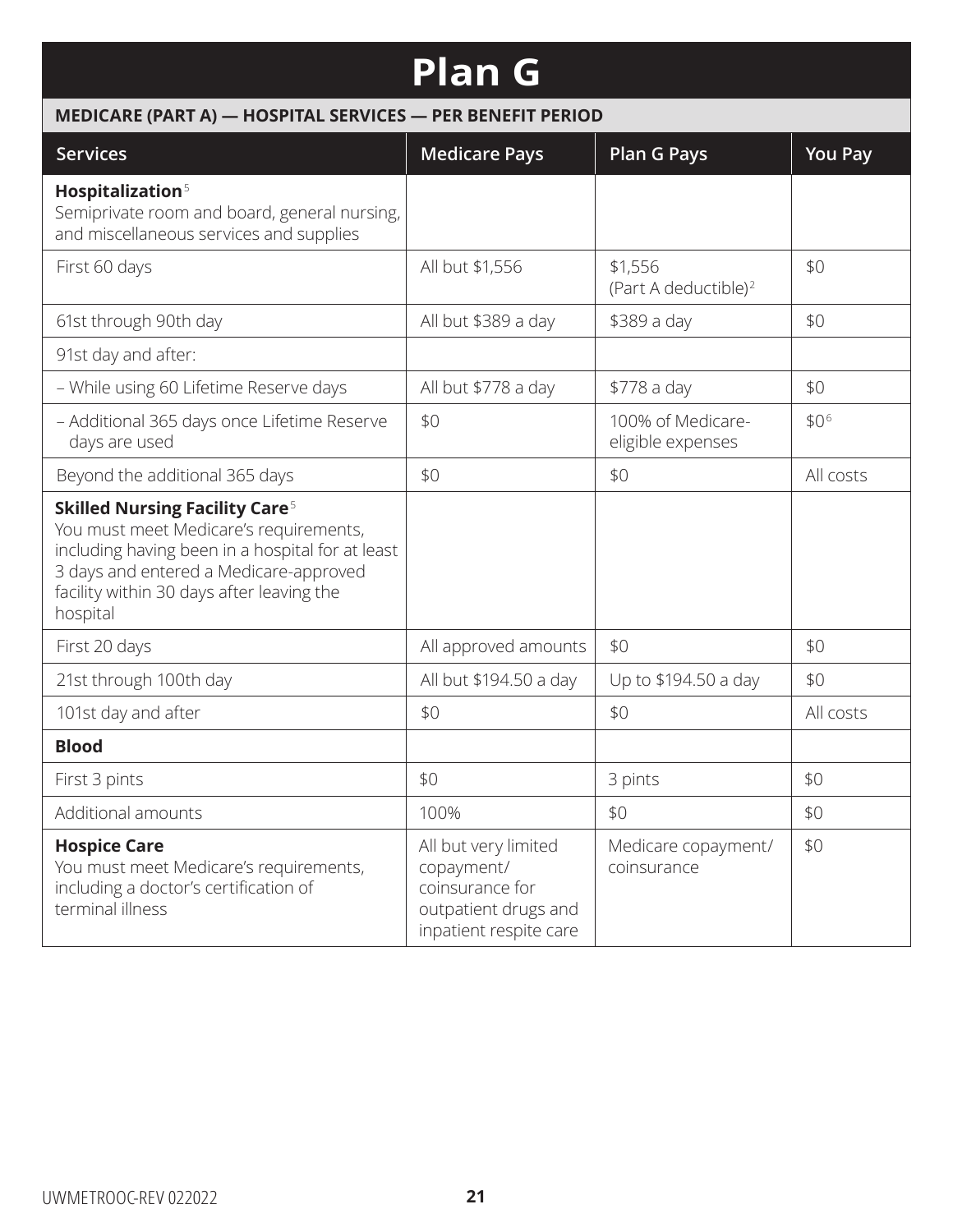# **Plan G**

| MEDICARE (PART B) - MEDICAL SERVICES - PER CALENDAR YEAR                                                                                                                                                                                                                             |                      |                                                     |                                                          |  |
|--------------------------------------------------------------------------------------------------------------------------------------------------------------------------------------------------------------------------------------------------------------------------------------|----------------------|-----------------------------------------------------|----------------------------------------------------------|--|
| <b>Services</b>                                                                                                                                                                                                                                                                      | <b>Medicare Pays</b> | <b>Plan G Pays</b>                                  | <b>You Pay</b>                                           |  |
| Medical Expenses - In or Out of the<br><b>Hospital and Outpatient Hospital</b><br>Treatment, such as physicians' services,<br>inpatient and outpatient medical and<br>surgical services and supplies, physical and<br>speech therapy, diagnostic tests, durable<br>medical equipment |                      |                                                     |                                                          |  |
| First \$233 of Medicare-approved amounts7                                                                                                                                                                                                                                            | \$0                  | \$0                                                 | \$233 (Part B deductible)                                |  |
| Remainder of Medicare-approved amounts                                                                                                                                                                                                                                               | Generally 80%        | Generally 20%                                       | \$0                                                      |  |
| <b>Part B Excess Charges</b><br>(above Medicare-approved amounts)                                                                                                                                                                                                                    | \$0                  | 100%                                                | \$0                                                      |  |
| <b>Blood</b>                                                                                                                                                                                                                                                                         |                      |                                                     |                                                          |  |
| First 3 pints                                                                                                                                                                                                                                                                        | \$0                  | All costs                                           | \$0                                                      |  |
| Next \$233 of Medicare-approved amounts <sup>7</sup>                                                                                                                                                                                                                                 | \$0                  | \$0                                                 | \$233 (Part B deductible)                                |  |
| Remainder of Medicare-approved amounts                                                                                                                                                                                                                                               | 80%                  | 20%                                                 | \$0                                                      |  |
| <b>Clinical Laboratory Services -</b><br><b>Tests for Diagnostic Services</b>                                                                                                                                                                                                        | 100%                 | \$0                                                 | \$0                                                      |  |
| <b>MEDICARE (PARTS A &amp; B)</b>                                                                                                                                                                                                                                                    |                      |                                                     |                                                          |  |
| <b>Services</b>                                                                                                                                                                                                                                                                      | <b>Medicare Pays</b> | <b>Plan G Pays</b>                                  | <b>You Pay</b>                                           |  |
| Medically necessary skilled care services<br>and medical supplies                                                                                                                                                                                                                    | 100%                 | \$0                                                 | \$0                                                      |  |
| Durable medical equipment                                                                                                                                                                                                                                                            |                      |                                                     |                                                          |  |
| - First \$233 of Medicare-approved<br>amounts <sup>7</sup>                                                                                                                                                                                                                           | \$0                  | \$0                                                 | \$233 (Part B deductible)                                |  |
| - Remainder of Medicare-approved<br>amounts                                                                                                                                                                                                                                          | 80%                  | 20%                                                 | \$0                                                      |  |
| <b>OTHER BENEFITS - NOT COVERED BY MEDICARE</b>                                                                                                                                                                                                                                      |                      |                                                     |                                                          |  |
| Foreign Travel -<br><b>Not Covered by Medicare</b><br>Medically necessary emergency care<br>services beginning during the first 60 days<br>of each trip outside the USA                                                                                                              |                      |                                                     |                                                          |  |
| First \$250 each calendar year                                                                                                                                                                                                                                                       | \$0                  | \$0                                                 | \$250                                                    |  |
| Remainder of charges                                                                                                                                                                                                                                                                 | \$0                  | 80% to a lifetime<br>maximum benefit<br>of \$50,000 | 20% and amounts over<br>the \$50,000 lifetime<br>maximum |  |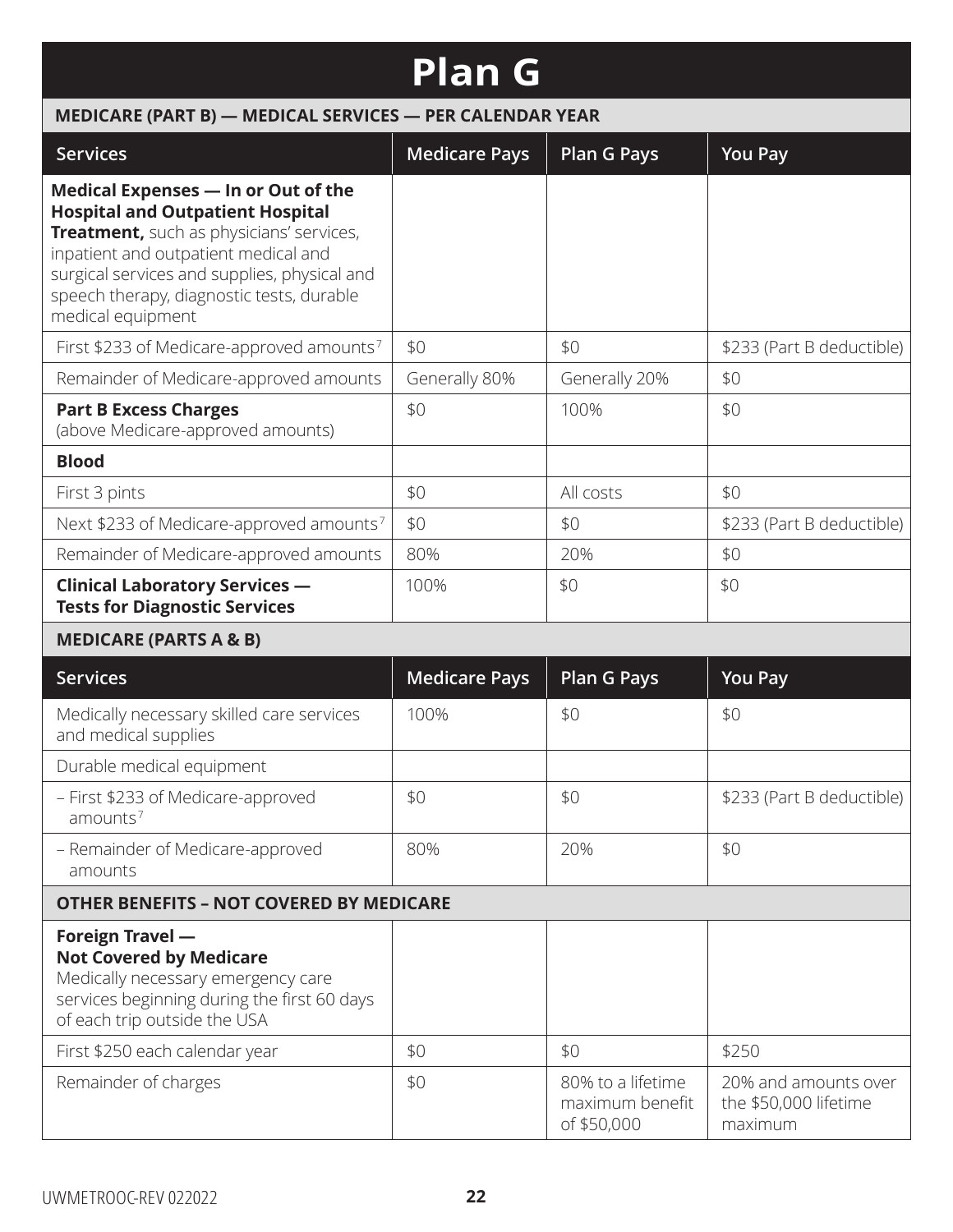# **Plan N**

| MEDICARE (PART A) - HOSPITAL SERVICES - PER BENEFIT PERIOD                                                                                                                                                                                         |                                                                                                         |                                             |                |  |
|----------------------------------------------------------------------------------------------------------------------------------------------------------------------------------------------------------------------------------------------------|---------------------------------------------------------------------------------------------------------|---------------------------------------------|----------------|--|
| <b>Services</b>                                                                                                                                                                                                                                    | <b>Medicare Pays</b>                                                                                    | <b>Plan N Pays</b>                          | <b>You Pay</b> |  |
| Hospitalization <sup>5</sup><br>Semiprivate room and board, general<br>nursing, and miscellaneous services and<br>supplies                                                                                                                         |                                                                                                         |                                             |                |  |
| First 60 days                                                                                                                                                                                                                                      | All but \$1,556                                                                                         | \$1,556 (Part A<br>deductible) <sup>2</sup> | \$0            |  |
| 61st through 90th day                                                                                                                                                                                                                              | All but \$389 a day                                                                                     | \$389 a day                                 | \$0            |  |
| 91st day and after:                                                                                                                                                                                                                                |                                                                                                         |                                             |                |  |
| - While using 60 Lifetime Reserve days                                                                                                                                                                                                             | All but \$778 a day                                                                                     | \$778 a day                                 | \$0            |  |
| - Additional 365 days once Lifetime<br>Reserve days are used                                                                                                                                                                                       | \$0                                                                                                     | 100% of Medicare-<br>eligible expenses      | \$06           |  |
| Beyond the additional 365 days                                                                                                                                                                                                                     | \$0                                                                                                     | \$0                                         | All costs      |  |
| <b>Skilled Nursing Facility Care<sup>5</sup></b><br>You must meet Medicare's requirements,<br>including having been in a hospital for<br>at least 3 days and entered a Medicare-<br>approved facility within 30 days after<br>leaving the hospital |                                                                                                         |                                             |                |  |
| First 20 days                                                                                                                                                                                                                                      | All approved<br>amounts                                                                                 | \$0                                         | \$0            |  |
| 21st through 100th day                                                                                                                                                                                                                             | All but \$194.50 a day                                                                                  | Up to \$194.50 a day                        | \$0            |  |
| 101st day and after                                                                                                                                                                                                                                | \$0                                                                                                     | \$0                                         | All costs      |  |
| <b>Blood</b>                                                                                                                                                                                                                                       |                                                                                                         |                                             |                |  |
| First 3 pints                                                                                                                                                                                                                                      | \$0                                                                                                     | 3 pints                                     | \$0            |  |
| Additional amounts                                                                                                                                                                                                                                 | 100%                                                                                                    | \$0                                         | \$0            |  |
| <b>Hospice Care</b><br>You must meet Medicare's requirements,<br>including a doctor's certification of<br>terminal illness                                                                                                                         | All but very limited<br>copayment/<br>coinsurance for<br>outpatient drugs and<br>inpatient respite care | Medicare copayment/<br>coinsurance          | \$0            |  |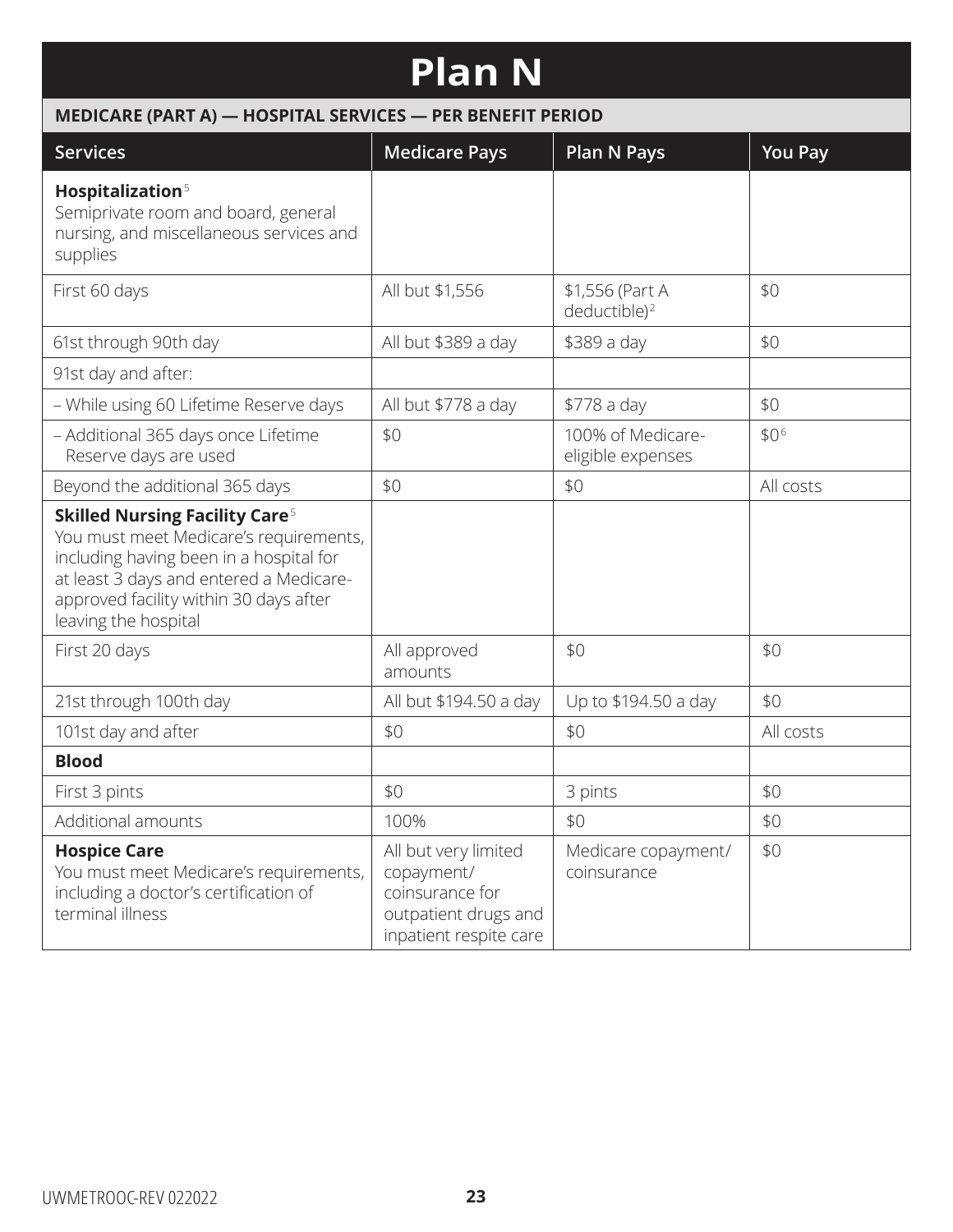# **Plan N**

#### **MEDICARE (PART B) — MEDICAL SERVICES — PER CALENDAR YEAR Services Medicare Pays Plan N Pays You Pay Medical Expenses — In or Out of the Hospital And Outpatient Hospital Treatment,** such as physicians' services, inpatient and outpatient medical and surgical services and supplies, physical and speech therapy, diagnostic tests, durable medical equipment First \$233 of Medicare-approved amounts<sup>7</sup> |  $$0$   $|$0$   $|$233$  (Part B deductible) Remainder of Medicare-approved amounts  $\vert$  Generally 80%  $\vert$  Balance, other than up to \$20 per office visit and up to \$50 per emergency room visit. The copayment of up to \$50 is waived if the insured is admitted to any hospital and the emergency visit is covered as a Medicare Part A expense. Up to \$20 per office visit and up to \$50 per emergency room visit. The copayment of up to \$50 is waived if the insured is admitted to any hospital and the emergency visit is covered as a Medicare Part A expense. **Part B Excess Charges**  (above Medicare-approved amounts)  $\frac{1}{20}$   $\frac{1}{20}$   $\frac{1}{20}$   $\frac{1}{20}$   $\frac{1}{20}$   $\frac{1}{20}$   $\frac{1}{20}$ **Blood** First 3 pints  $\begin{array}{|c|c|c|c|c|c|c|c|c|} \hline \end{array}$  \$0  $\begin{array}{|c|c|c|c|c|c|c|c|} \hline \end{array}$  \$0 Next \$233 of Medicare-approved amounts<sup>7</sup> \$0 \$233 (Part B deductible) Remainder of Medicare-approved amounts 80% 20% 20% 80 **Clinical Laboratory Services — Tests for Diagnostic Services** 100% | \$0 | \$0 **MEDICARE (PARTS A & B) Services Medicare Pays Plan N Pays You Pay Home Health Care Medicare-approved Services** Medically necessary skilled care services and medical supplies 100% | \$0 | \$0 Durable medical equipment – First \$233 of Medicare-approved  $amounds<sup>7</sup>$ \$0 \$0 \$233 (Part B deductible)

– Remainder of Medicare-approved

80% | 20% | \$0